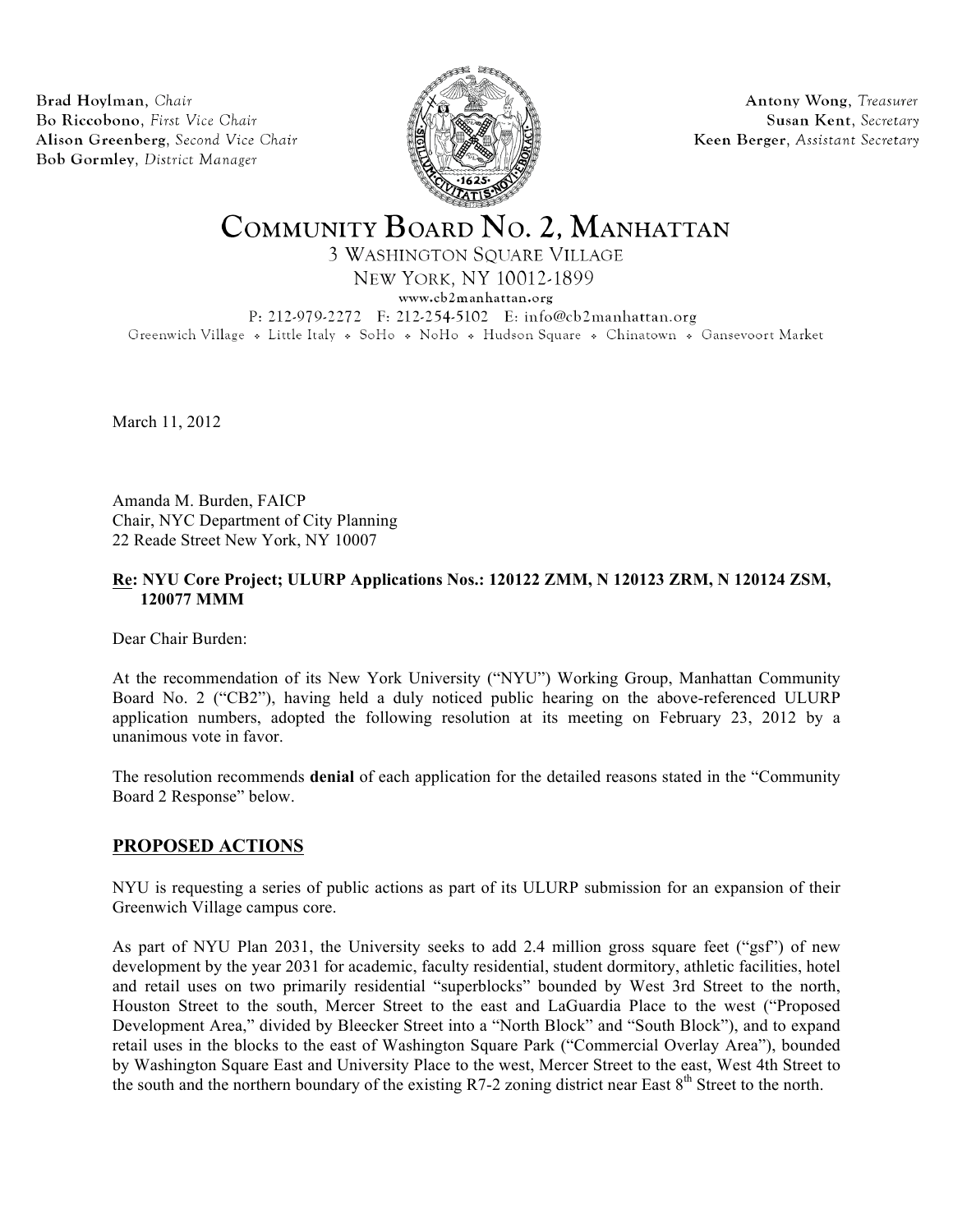This project specifically proposes:

- Two new buildings ("Mercer Building" and "LaGuardia Building") in the North Block, with a combined total of 341,482-gsf above ground, and 770,000-gsf below ground to be built under the entirety of the block.
- Two new buildings ("Zipper Building" and "Bleecker Building") in the South Block, with a combined total of 773,658-gsf above ground and 318,000-gsf below ground.
- Demapping two strips of land ("Park Strips"), located on the west side of Mercer Street (between West 3rd and West 4th Streets and between Houston and Bleecker Streets), currently owned by the New York City ("NYC") Department of Transportation ("DOT") and mapped as streets, and transferring ownership to the University.
- Demapping two additional Park Strips, also currently owned by NYC DOT, located on the west side of Mercer Street and the east side of LaGuardia Place, both between Bleecker and West 3rd Streets, and transferring ownership to the NYC Department of Parks and Recreation ("Parks Department"), but with a permanent easement to NYU to allow access over and under the land in perpetuity.
- Expanded commercial uses in both the Proposed Development Area and the Commercial Overlay Area.
- Redesign of the current open space in the Proposed Development Area with the stated goal of making it publicly accessible (this property, however, is already open to the public with nighttime restrictions).
- Constructing a 30,000-gsf temporary gym on the site of an existing children's playground on the North Block.
- Making 78,000-gsf available to the NYC School Construction Authority ("SCA") for a new public school in the Bleecker Building on the South Block, with NYU academic space below and student dormitory space above.

In order to facilitate this plan, a number of specific public actions are required, the most important of which for CB2 review include:

## Zoning Map Amendments

- Rezone the Proposed Development Area from R7-2 and R7-2/C1-5 to a C1-7
- Rezone the Commercial Overlay Area to C1-5 to allow expanded retail development

# Zoning Text Amendment to Sections 74-742 and 74-743

- Permit the Park Strip on Mercer Street, South Block, to be included in a LSGD
- Permit the Park Strips on the North Block to be treated as wide streets, not parkland

## LSGD Special Permit (ZR Section 74-743)

• Allow the transfer of air rights between zoning lots on the two superblocks, to waive certain height, setback and rear yard requirements for the proposed four new buildings, and extend the duration of the permit from four to ten years

## Related Mapping Application

• Requests to facilitate the disposition and transfer of public land, currently owned by NYC and mapped as streets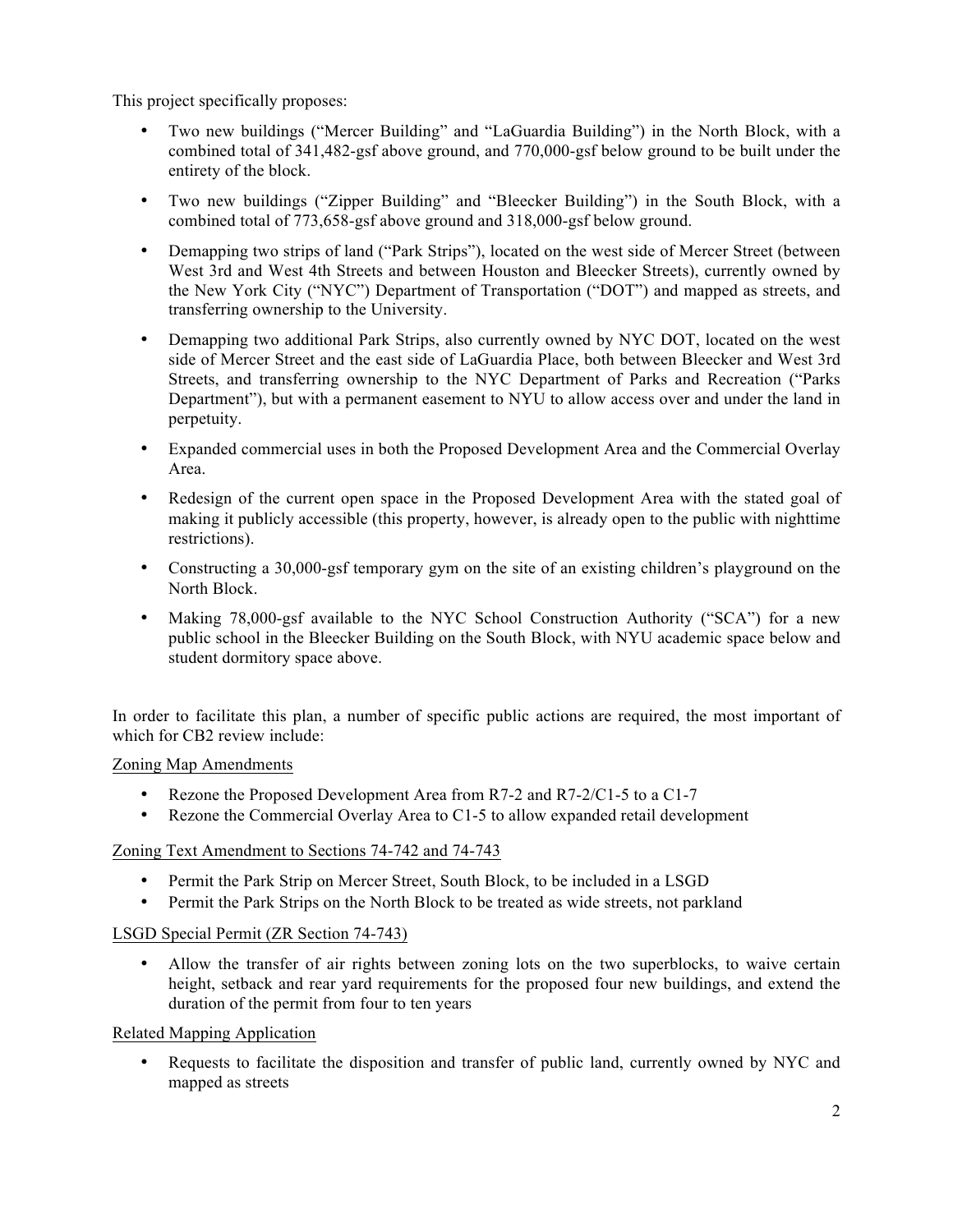Elimination of NYC Department of Housing Preservation and Development ("HPD") Deed Restrictions on Blocks 524 and 5333

• Elimination of existing urban renewal deed restrictions which were part of the original land disposition agreements and prohibit new development until expiration in 2021

# **BACKGROUND**

NYU has had a presence in Greenwich Village since 1835 when the University building opened on Washington Square East. The University greatly expanded its presence in the local community when it sold its Bronx University Heights campus in 1973 and relocated the main campus to the current site.

NYU is one of the largest, most prestigious nonprofit institutions of higher education in the United States. CB2 appreciates the University's need to expand and upgrade its citywide facilities and infrastructure to remain competitive and recognizes the value of having a university of such caliber in its midst. NYU is an economic engine, patronizing local businesses and employing many residents. It provides support to numerous community organizations and is an important arts and cultural resource. Its faculty, administration and students are valued members of the local community. Moreover, NYU is the landlord for one of the largest stocks of affordable housing in the area.

Many "town-gown" dynamics are contentious. NYU's relationship with the local Greenwich Village community is no different, but seems to be particularly fraught perhaps because it is situated in a dense, residential neighborhood. In recent years, tensions with the local community have been further exacerbated by NYU's ambitious building campaign; the construction of a series of buildings alongside historic Washington Square Park and in residential neighborhoods that have been poorly-received by the public; and the University's perceived poor stewardship of public spaces.

One of NYU's most unique features is its location and context within historic Greenwich Village, which it markets to attract thousands of students from across the world. This is irony is not lost on CB2 -- for through its 2031 Plan, NYU threatens to destroy the very essence of the local neighborhood from which it benefits handsomely. As explained below, the current proposal is far too big for a dense residential neighborhood such as Greenwich Village and would have severely damaging and long-lasting consequences to the neighborhood's essential character and resources, including its socioeconomic diversity, public open space, historic preservation and quality of life.

The proposed actions by NYU comprise the largest ULURP application ever considered by CB2. NYU announced its intention to pursue a campus expansion plan in the CB2 area approximately five years ago through a series of meetings with the community where it previewed various options and potential designs. All of the proposals had basically the same volume and bulk attached to them.

In 2006, the Manhattan Borough President joined with elected officials, community stakeholders, and NYU to create the Community Task Force on NYU Development to begin a public dialogue about NYU's campus planning and ensure that future campus development properly balanced respect for the community with the University's stated need to grow. From 2006 to 2010, the Task Force held more than fifty meetings to discuss priorities and develop guidelines for expansion.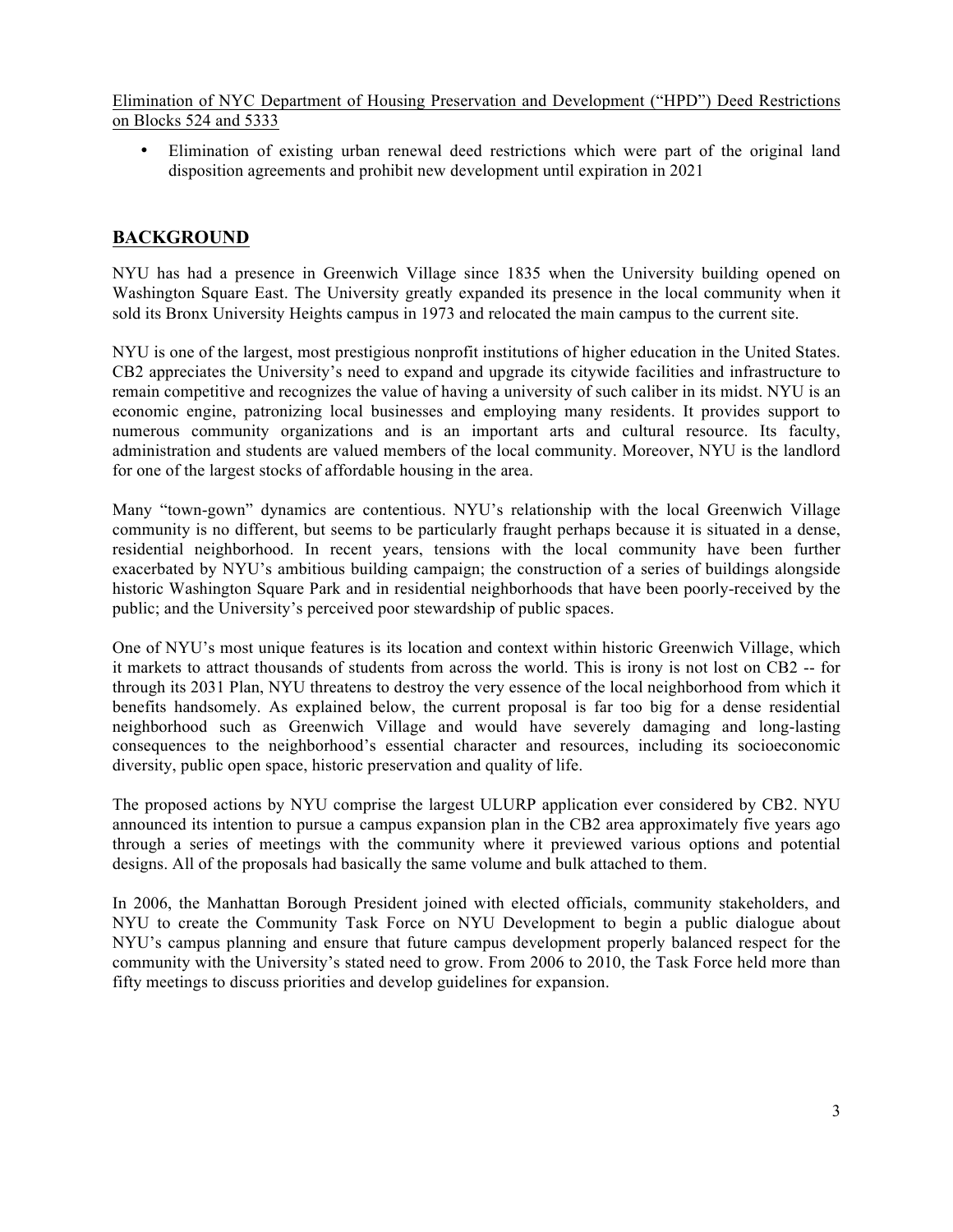On January 30, 2008, through the efforts of the Task Force, a set of Planning Principles were signed by  $NYU<sup>1</sup>$  stating that NYU, among other things, would work with the community to:

- Identify and actively pursue opportunities to decentralize facilities;
- Emphasize contextual development that would be sensitive to building heights, densities and materials;
- Prioritize reuse of existing buildings over new development; and
- Actively solicit, utilize and implement input from the community

After the initial announcement of NYU's 2031 Plan, the Task Force presented to the University a detailed set of recommendations,<sup>2</sup> formally endorsed by CB2 on March  $25$ ,  $2010$ .<sup>3</sup> These recommendations echoed the NYU Administration's stated commitment that any development must be carefully designed with community input so as not to overwhelm the "fragile ecosystem" of historic Greenwich Village<sup>4</sup> and the goal of pursuing locations for expansion outside the NYU campus core area. The Task Force recommendations identified significant community concerns about the potential impact of NYU's expansion in Greenwich Village and established the framework for CB2's review of this project.

Upon conclusion of the Task Force's work, CB2 began a series of information sessions exploring different aspects of NYU's proposed project. CB2 created the NYU Working Group, comprised of representatives of five CB2 committees utilizing their expertise to analyze different aspects of the proposal. The Working Group held a series of community input sessions during the evaluation of NYU's Draft Scope of Work for the Environmental Impact Statement. This input informed CB2's extensive response to the EIS that was delivered to the City Planning Commission at its Scoping hearing on May  $24, 2011.<sup>5</sup>$ 

The NYU ULURP application was certified as complete on January 3, 2012. CB2 held the required presentation and public hearing on January 9, 2012 at a joint meeting of the Working Group and Land Use and Business Development Committee. Throughout January 2012, further public hearings were held by the following CB2 committees, jointly with the Working Group: Traffic and Transportation; Parks, Recreation and Open Space; Environment and Public Health; and Social Services and Education. A second series of public hearings was held throughout the month of February by these committees.

Public interest was extremely high. Hundreds of community members attended each meeting, in some cases requiring a move to larger venues, with testimony lasting hours and supplemented by electronic submissions. The CB2 response to the NYU ULURP is based the community's testimony plus additional discussion by CB2 members.

 $5$  CB2's response to the EIS is available online at: http://www.nyc.gov/html/mancb2/html/nyu\_2031/nyu\_2031.shtml

 $<sup>1</sup>$  See Appendix A for a copy of the Planning Principles.</sup>

 $2 \text{ For a copy of the Community Task Force recommendations go to:}$ http://www.nyc.gov/html/mancb2/downloads/pdf/task\_force\_recommendations.1.pdf

<sup>3</sup> Community Board No. 2, Manhattan, August 2010 Resolution.

<sup>4</sup> "Postings: 'This Fragile Ecosystem': NYU Head's View on Village," The New York Times, February 16, 2003.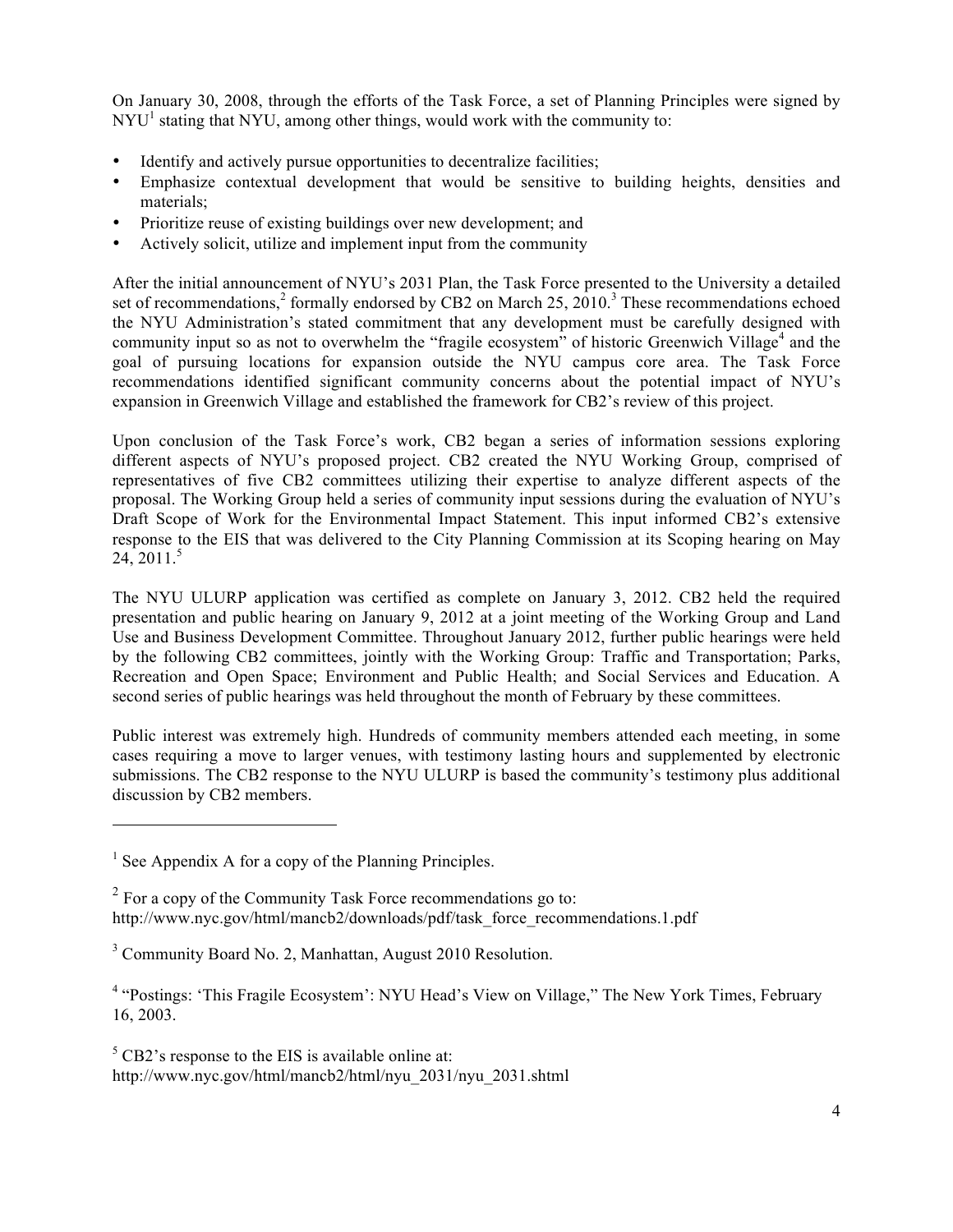Based on this public process, along with meetings with other stakeholders, including local block associations and community groups, elected officials, and NYU, the community came to the following conclusions:

1. A blanket rezoning of the superblocks is inappropriate. The bulk, density and height of the NYU ULURP are dramatically inappropriate for this long-standing and diverse residential community, which, except for NYU's own buildings on the superblocks, is generally low scale and, in large part, designated as an historic district. The superblocks departed from this general neighborhood pattern but provided publically accessible open spaces to compensate for the height and bulk of their buildings. The vast amount of new building called for in the NYU 2031 Plan would destroy the planning principles that justified formation and development of the superblocks at their present scale.

2. All of the City-owned public park strips on the superblocks should be mapped as New York City parkland, transferred in their entirety to the NYC Parks Department with no NYU acquisition, easements, equipment or structures on or below grade. These open spaces should not be used for construction staging or laydown.

3. Commercial uses, especially a hotel as well as eating and drinking establishments, are not appropriate for the superblocks that comprise the Proposed Development Area.

4. The University should not be granted a rezoning of the Commercial Overlay Area, when NYU has stated a more modest goal of increasing retail use by only 23,000 square feet in six buildings.

5. The proposed phasing would impose decades of continuous disruption to the area.

6. The temporary gym location as planned by NYU is unacceptable. The community would lose use of playgrounds and public open space on the North Block for a lengthy period. If NYU truly needs a temporary gym, it should be located on a vacant site outside of the immediate neighborhood.

7. NYU should honor its previous commitment outside of the ULURP process to provide a new public school, including the "core and shell," and make public its discussion on this topic with the City.

8. Existing affordable housing must be supported and maintained.

9. The deed restrictions governing NYU property on the superblocks should not be removed.

10. NYU must adhere to the Planning Principles it agreed to in 2008.

# **COMMUNITY BOARD 2 RESPONSE**

CB2, after extensive review and discussions with stakeholders throughout the area, strongly opposes the NYU 2031 Plan. Its effects would forever change the character of this historic neighborhood, dramatically increase built-upon land at the expense of the light, air and recreation opportunities of existing open space, convert city-owned land to largely private use even if access is permitted, imperil affordable housing stock, significantly reduce residents' quality of life, have adverse effects on local infrastructure and subject residents to decades of construction and its effects.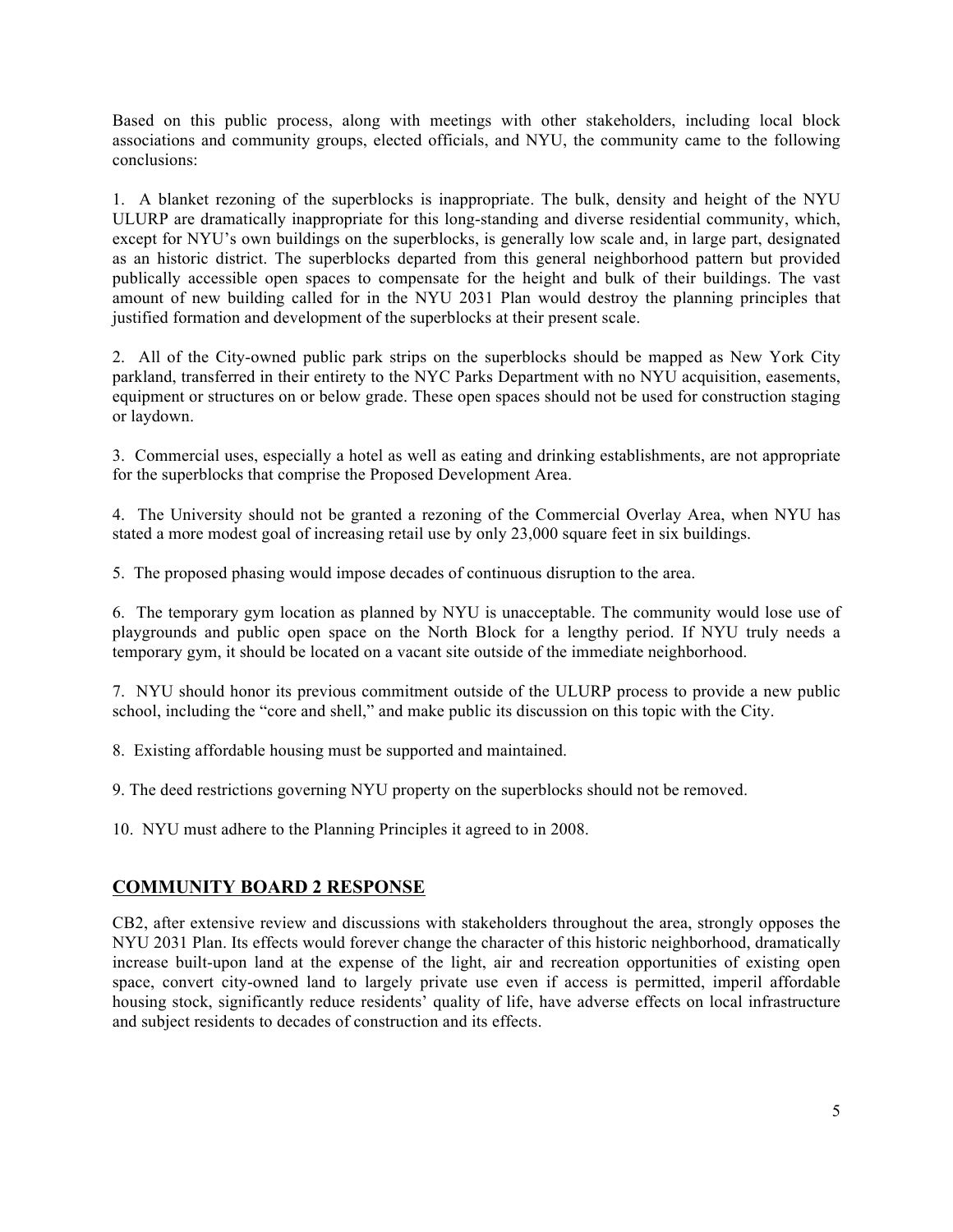# **I. THE BULK AND DENSITY IN THE PROPOSED DEVELOPMENT AREA WOULD DESTROY THE NEIGHBORHOOD CHARACTER**

*CB2 rejects NYU's request for a blanket re-zoning of the Proposed Development Area from R7-2 to C1-7, and the establishment of a Large Scale General Development Special Permit that would facilitate four new buildings because it would forever alter the character of this historic neighborhood.*

The bulk and density allowed by a C1-7 (R8 equivalent) zoning may be appropriate in midtown or downtown, but not in the historic core of Greenwich Village. A blanket rezoning that would allow building on the open spaces, especially at heights that exceed the current structures and with a bulk that would more than double the density with above and below grade new construction, would destroy an iconic neighborhood. This requested upzoning creates a zoning envelope with enormous implications:

- NYU's plan to build 1.3 million square feet of above ground development and 1.1 million square feet below-grade makes this the largest development project ever in CB2, and will more than double the zoning floor area on the superblocks (from under two million to more than four million square feet).
- This zoning would completely change the neighborhood residential character of the superblocks, because nearly all of the new building will be for non-residential uses, including hotel, dormitory, public school, athletic facility, academic and ground floor retail uses (approximately 2.2 million sq. ft.).
- The plan projects that NYU would add 1,500-2,000 new residents (students, hotel guests and faculty families), and bring 10-12,000 additional people daily into the area.
- The requested zoning would reduce by half the existing Open Space Ratio. The newly designed public spaces include walkways and pedestrian paths designed without public consultation and would replace treasured community parks, playgrounds and gardens, reducing the amount of open acreage that provides light and air to the interior of the blocks.
- The height and bulk of the new buildings will tower above the neighborhood, negatively impacting both residences and open space. The DEIS indicates that they will cast shadows as far as Washington Square Park.
	- o The Mercer and LaGuardia Buildings rise to 282 ft. and 186 ft., respectively (blkh. roof), and would dwarf Washington Square Village which features two of the tallest buildings in Greenwich Village at 160 ft.
	- o The mass of the Zipper Building, which is 333 ft. tall on Houston, 232 ft. tall on Bleecker and 292 ft. tall just south of Bleecker, will detract from the special character of I.M. Pei's University Village buildings and landscape, which were designed as "towers in a park," and recently designated a landmark by New York City in recognition of their historic and unique contribution to the built fabric of the city.
	- o The lower-scale private loft buildings on LaGuardia Place and Mercer Street would be overwhelmed by this project, with loss of sight lines, light and air. The buildings on the west side of LaGuardia Place would be facing the 235 ft. Bleecker Building and the LaGuardia Building.
	- o The residential buildings on the east side of Mercer Street would be even more severely impacted with a full block of the massive Zipper Building, built right to the lot line, and the towering Mercer Building keeping them in shadow most of the day.
	- o The shadows cast by the proposed Bleecker Building would severely harm the LaGuardia Corner Gardens, a community garden for more than 30 years.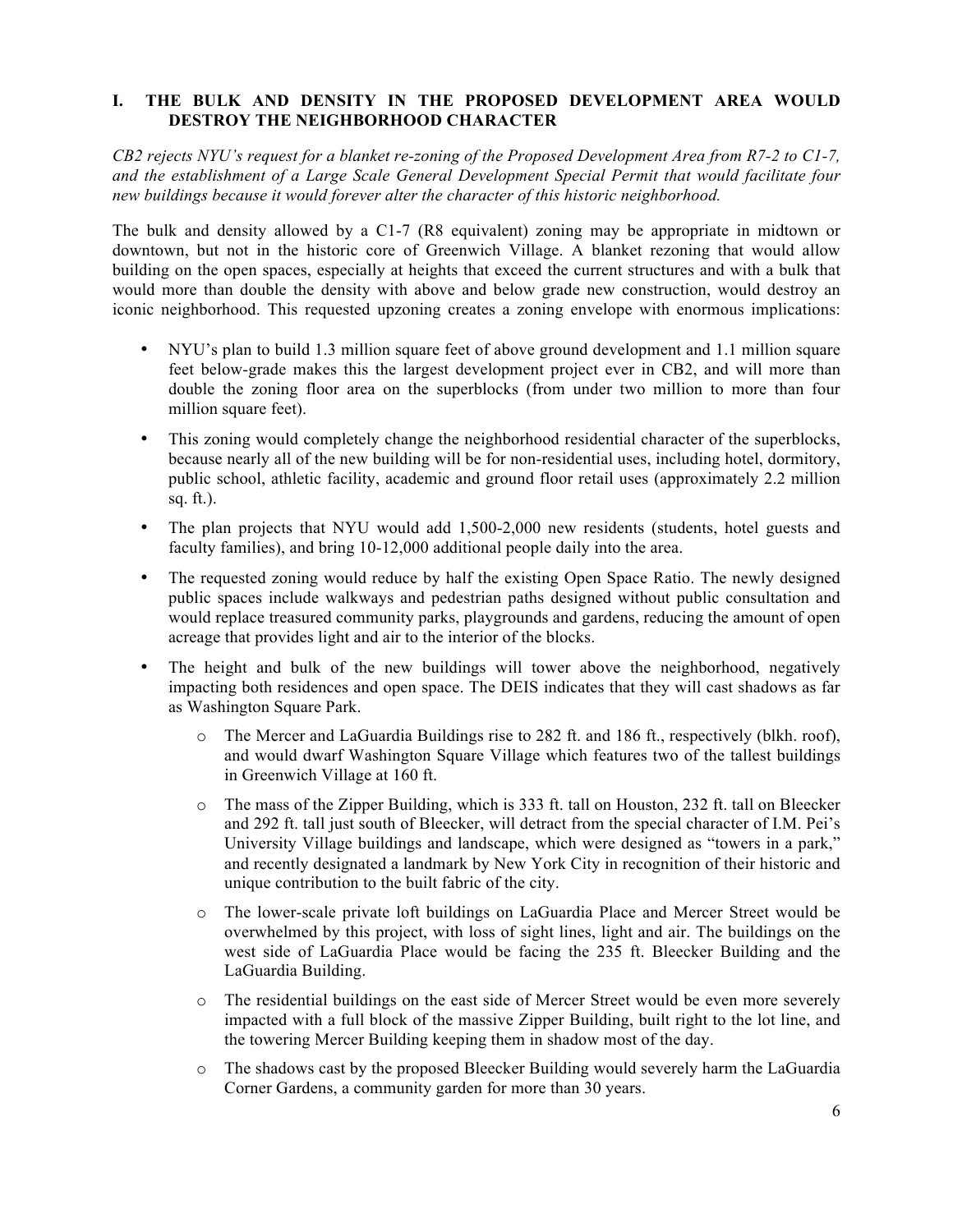The existing R7-2 designation is already one of the largest zoning envelopes in our district. (The only higher zoned areas are wide streets and commercial thoroughfares.) R7-2 was applied here to accommodate the two residential superblocks that were created under the Title I Urban Renewal program with the intent to provide quality housing for the neighborhood. Rules were established that specified the amount of land that could be covered by buildings to ensure that there was sufficient open space to compensate for the height and density of the development. The South Block is built to the allowable FAR, and the North Block is overbuilt because it predates the 1961 ZR. Additional bulk and density is inappropriate on the superblocks.

New commercial uses would be allowed in this proposal, but CB2 believes any increase of these uses is inappropriate on the superblocks. The current zoning includes a commercial overlay that permits, for example, the Morton Williams supermarket in its current location. This site, which has housed a muchneeded supermarket since at least the 1950's, is already far to the east of the wide community that is otherwise underserved by similar amenities. Moving it even further east would be a hardship to the many elderly and mobility-impaired residents who depend on it.

The plan also includes a new hotel. Hotel use should not be considered as central to the University's academic mission and is not appropriate on the superblocks. There are many hotels in the area with which NYU's hotel would compete, including locally-owned establishments, and there is evidence that they are not at capacity.

A Large-Scale General Development Special Permit is requested in order to facilitate the four outsized buildings being proposed for the superblocks. These buildings would break sky exposure planes, violate rear-yard requirements, breach height and setback regulations, and penetrate the sky exposure plane. The existing buildings on the superblocks are currently in compliance and the special permit would not otherwise be required.

Finally, Deed Restrictions were placed on the properties in order to implement the Urban Renewal Plan. They are integral parts of the Urban Renewal Plan. Because of significant amendments to the Plan, the Deed Restrictions are now set to expire in 2021. The removal of these restrictions would violate the intentions of the Urban Renewal Plan and the resulting development would violate the expectations of the residents and businesses in the area, who have made lifestyle and financial choices based on the terms of these restrictions.

# **II. PHASING OF PLAN WOULD CAUSE 20+ YEARS OF CONSTRUCTION**

*CB2 has significant concerns about the phasing of the 2031 Expansion Plan. An enormous amount of new construction is planned that would cause decades of disruption, but there is no assurance now that these structures will actually be needed in 20 or more years. CB2 is especially concerned about including a temporary gym in the first phase.* 

NYU says it currently faces a shortage of academic facilities, specialized teaching and performance spaces, faculty offices and student housing. Both in testimony before CB2 and in the DEIS, NYU maintains it needs to expand their facilities immediately, or risk falling out of the category of elite American universities. NYU also claims that it wants to build on its own property in the campus core in order to create an environment where different disciplines can "cross-pollinate" ideas among faculty and student peer groups.

Two facts lead CB2 to question the need for such a broad expansion:

The University states that they are now at a virtual stopping point in growth and project an average annual increase of only .5% for the next 25 years.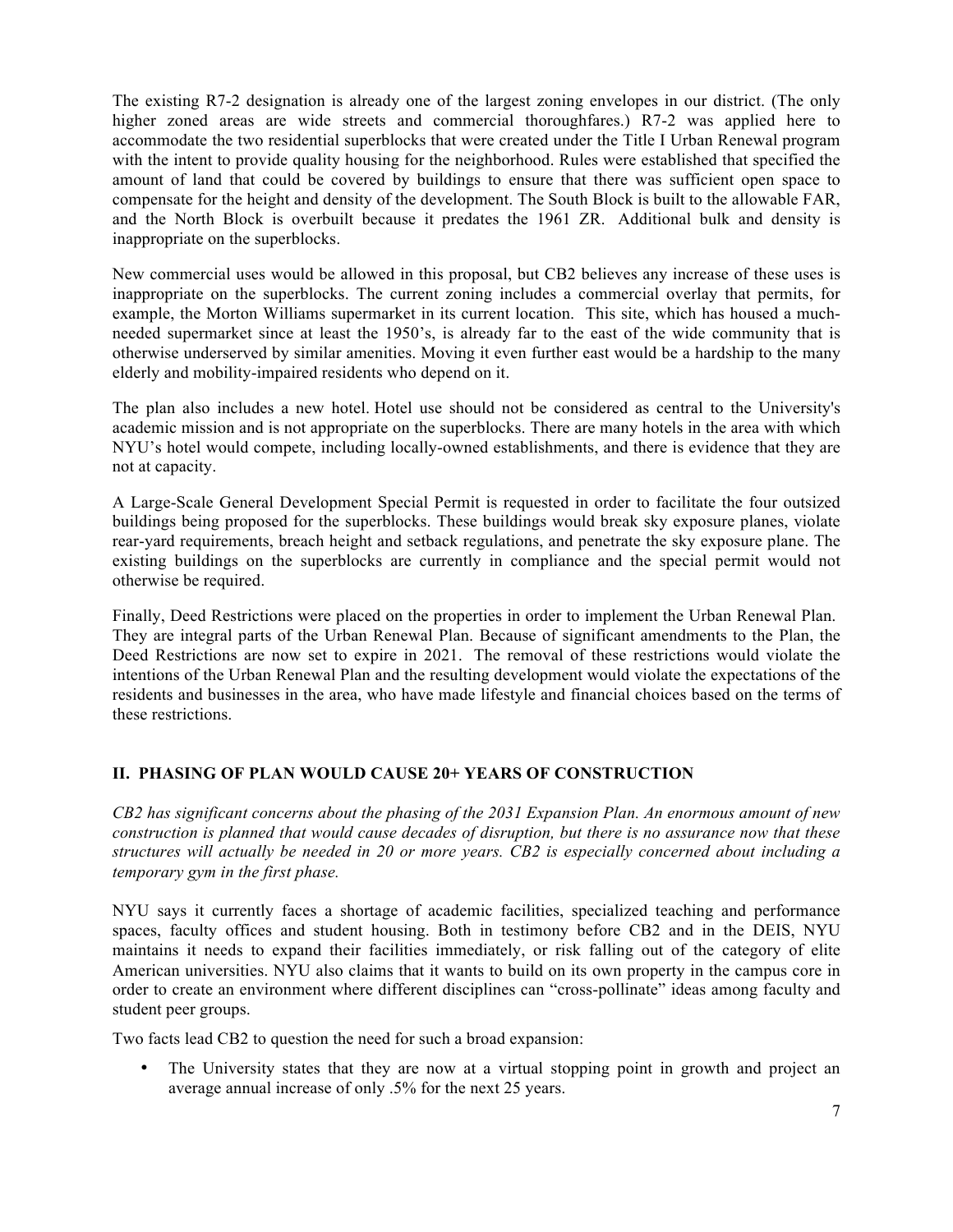• In Phase One of NYU's plan in the years 2012-2022 only 17.5% of the square feet to be developed in this project is for academic use. The remainder of the initial expansion is devoted to nonacademic uses, including a hotel, retail, dormitories, athletic facilities, and a public school. Construction of the majority of the academic space (82.5%) does not begin for 10 years, and is not scheduled for completion until 2031.

CB2 contends that because the University's growth has already occurred and very little is projected for the next 25 years, it is unnecessary to approve such a large expansion at this time.

NYU's phasing plan starts activity on the north superblock with a temporary replacement for part of the current Coles Gym, and ends two decades from now (assuming no construction delays) with a building also on the North Block. Were it not for the temporary gym placement, the only activity on the North Superblock would start 10 years from now. This calls into question the legitimacy of including the north superblock in this ULURP application at all. NYU essentially is asking for a "blank check" they may or may not need in the future.

CB2 does not accept the need for a temporary gym in the Proposed Development Area. It is currently sited for the existing "Key Park" playground, which serves many families with children in the wider area. To move the temporary gym to this site, NYU proposes first moving the Key Park to the Sasaki Garden, taking that away from the community as well a decade before construction of any permanent buildings are planned.

It is unnecessary to shuffle vital and treasured amenities for neighborhood residents, resulting in the north block to be under continuous construction for 20 years. NYU should seek to accommodate their UAA sports teams elsewhere, as they currently do with many of their existing sports programs.

Possible reductions in future enrollment, potential venue changes in education delivery (e.g., online courses) and other unforeseen changes may reduce pressure on NYU's existing buildings and eliminate the need for the later-phased buildings. This opens the possibility that the structures would be built with a Community Facility FAR but might not be ultimately used for community facilities.

## **III. ACQUISITION OF THE CITY-OWNED PARK STRIPS IS HARMFUL AND UNJUSTIFIED**

*CB2 strongly objects to the proposal to transfer ownership of two of the publicly owned strips of land on the west side of Mercer Street (between West 3rd and West 4th Streets, and between Bleecker and Houston Streets) to NYU. CB2 further objects to allowing easements to NYU over and below the Park Strips along LaGuardia Place and Mercer Street on the North Block. In addition, we object to using the strip on LaGuardia Place between Bleecker and Houston Streets as construction staging, covering it or casting a permanent shadow over it.*

CB2 advocates for the preservation of the public ownership of the Park Strips, and for their immediate transfer to the Parks Department, along with the additional strips on the south side of West  $3<sup>rd</sup>$  Street and the south side of Bleecker Street between Mercer Street and LaGuardia Place.

CB2 has supported all efforts to develop public uses on these strips and has long favored mapping of these open spaces as parkland. NYU opposition has prevented this. It would be a mistake to reward the University's intransigence on this issue by turning the full or partial control over these properties to NYU, whether by transfer of fee ownership, extensive easements, allowing them to be demolished for belowgrade construction or use as staging locations, or design concessions to substantially convert their use to access plazas for private buildings.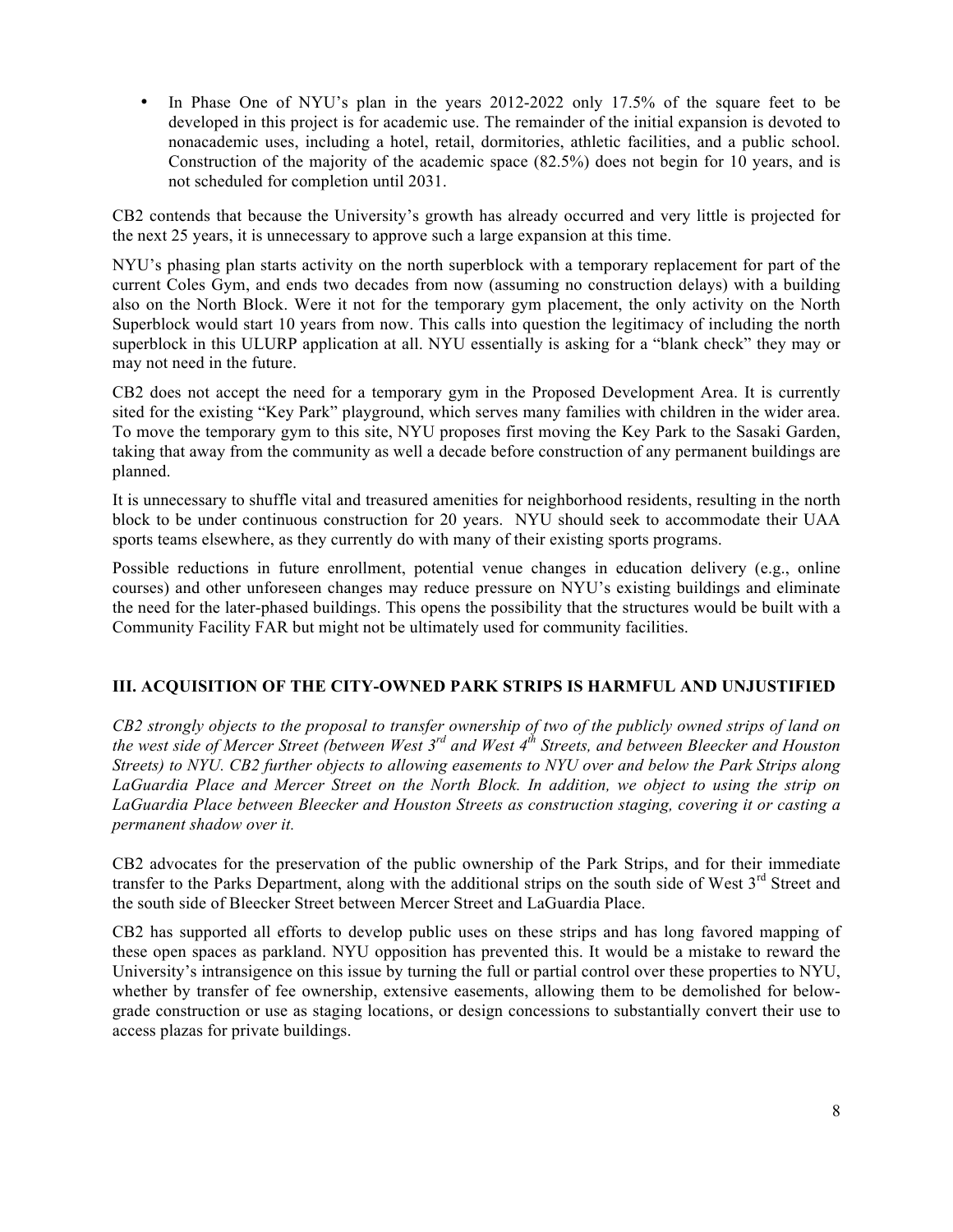These properties are City-owned and currently dedicated to uses typical of city parks. The Doctrine of Public Trust may apply to at least some of these areas, and whether it does or not, the City should honor the past and current public uses and guarantee their protection and improvement for the future.

In each case, while there may be room for improvement in design and use, the spaces are an important part of the history of the blocks, legacies of the seminal and successful neighborhood battle against the proposed Lower Manhattan Expressway which would have done great harm to the future of downtown Manhattan and the City as a whole. The status of each area also reflects the 40 years of efforts by volunteer community groups to create and maintain public open space in a park-starved neighborhood. The boulevard feel they create on LaGuardia and Mercer are key elements of the character of the area and the feeling of openness that is retained despite the bulk of the superblock structures that exceed the norm for the neighborhood.

## Mercer Street and LaGuardia Place, North Block.

The strip on the east side of the block includes the Mercer Playground, built and managed by the Parks Department after an energetic and extended initiative by the parents group "LMNOP." The playground offers a kind of hardscape open space that allows for uses that are not supported in other nearby areas, and is valued by the community. LaGuardia Park, on the west side of the block, includes many mature trees in planted areas featuring ivy ground cover. It provides a central location for the statue of Fiorello LaGuardia. Improvement of the area has been led by the efforts of Friends of LaGuardia Place, a community group that also led a successful, but not yet implemented, effort to develop a Parks Department playground on the site.

The transfer of these properties to the Parks Department, now supported by NYU, is the sound approach, but the proposed design and the placement of the large Mercer and LaGuardia Buildings take away more than the change of jurisdiction gives, and the larger use of the resource is ceded to NYU access purposes. On the east side, the proposal includes a small section of the strip as part of a larger "Tricycle Garden," and on the west side it includes locations for the LaGuardia Statue and Adrienne's Playground. Both of these new playgrounds would be overwhelmed by the huge adjacent buildings with doors opening directly onto parkland, and the much larger portions of the spaces are designed and designated as major entry plazas to the intensely developed academic buildings serving more than 5000 students at a time. Student movements and uses between classes would dominate these spaces. The proposed Tricycle Garden would see little sun as it wraps around the north and east sides of the large Mercer Building, and the area is included as a "filter entry" to the proposed development on the block, creating conflicting uses.

Parks serving neighborhood needs cannot coexist on these strips with the buildings as currently planned, as will be discussed further below. In addition to access easements requiring Parks to cede ultimate control of the plaza areas, easements would be needed to accommodate underground university facilities beneath the parkland, giving the university control for long periods of construction and later for structure maintenance. The underground use would require removal of the mature trees. With replacements to be planted as much as 20 years later, two generations would pass before the stands of mature trees return.

## Mercer Street, South Block

The current public uses of this strip were created as part of the agreement allowing the construction of the Coles gym in 1979-1981 on land previously used as a sandlot ball field. Because NYU abdicated its commitment to maintain the strip, the condition and use of this area is poor with the exception of a popular dog run that is well maintained by a membership association. Soon after construction, the water playground and "reflecting garden" sitting area were closed because the ground subsided, and they have not been restored.

Regardless of the current deficiencies of the area, the plan to move the building footprint east to eliminate public land and create a public walk to the west would negatively impact the area's balance of open space. The building line of the massive Zipper Building will project past the building lines on the blocks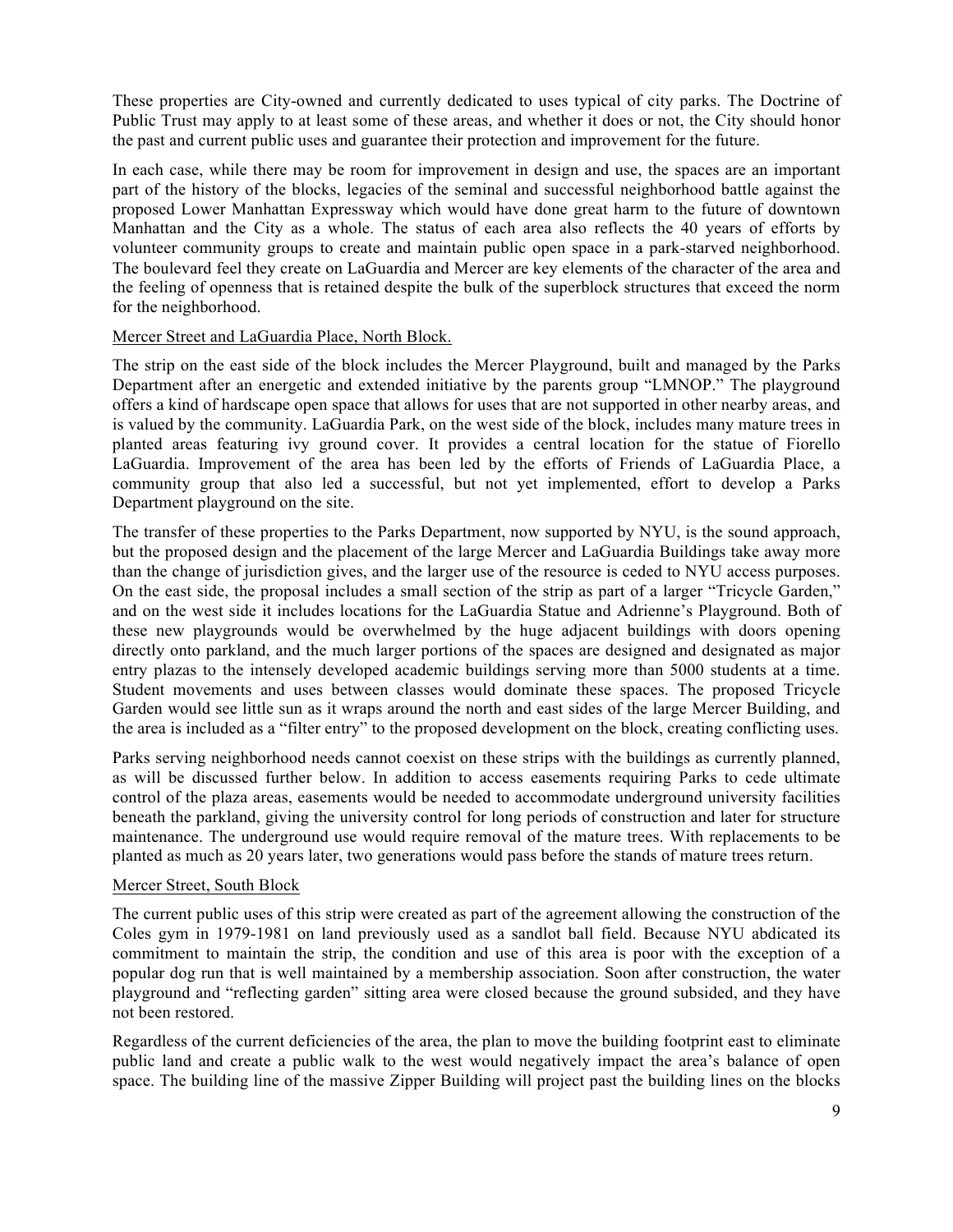to the north, creating a crowding effect, and the special open character of Mercer Street would be largely lost, just as the projection of the Bobst Library did substantial disservice to the boulevard feel of LaGuardia Place.

Experience with off-street retail plazas such as the proposed walkway on the west side of the new building should counsel against this effort to shift pedestrians away from the street, where New York retail thrives. Use by the general public would be limited because the walkway would primarily serve as access to a university building with intense student use. There is merit to aligning the west side of the building with the buildings on the west side of Greene Street, south of Houston, but not at the expense of the openness of Mercer Street which will be all the more important if a taller building is on the site.

CB2, without reservation, rejects the proposal for a new building and retail at this site. Should the community board's recommendations not be heeded, any new building should be built on the existing footprint or a narrower one that aligns both sides of the building with existing streets, and any new retail should be focused on the north and south facades of the building to allow transfer of the strip to Parks with improved public open space uses.

## Mercer Street Cogeneration Park.

This attractive park was recently built by NYU to restore the public land used during construction of the cogeneration plant built underground per terms on a consent agreement with NYC DOT. The park was designed with extensive community input in a process developed as a result of the agreement. The agreement allows for future maintenance needs of the cogeneration plant and no persuasive argument has been made for transfer of this public open space to private control. Even with an agreement for future public use in place, experience with publicly accessible private plazas gives reason for concern that the long-term public good would not be well served if the ownership is transferred to NYU. Instead, the land should be transferred to Parks, with continuation of the existing agreements that were crafted to serve public and private needs.

# LaGuardia Place, South Block.

This property is not part of the future development, but the plan proposes to use the gardens as a construction staging area or to cover it with a construction shed; both are destructive and unnecessary propositions, and the proposed Bleecker Building would limit future plantings to shade-tolerant species. The land includes two open space areas managed by volunteer gardeners. Time Landscape is on the southern half, and supports a grove of mature trees. LaGuardia Corner Gardens, on the northern half, is a thriving community "Green Thumb" garden, created and maintained on an abandoned lot by energetic and passionate volunteers. It is lovingly planted with vegetables, flowers, perennials, and flowering trees. It is open to the public on a schedule and welcomes school groups. However the project proceeds, the property should be transferred to Parks and the space should be restored, including a sufficiently sunny area for the gardening to continue to serve the entire community in its current manner.

## Bleecker Street and West 3rd Street Strips.

These narrow strips are also not part of the proposed changes to the superblocks, but they deserve mention because they enhance the quality of the streetscapes. While these areas may have little potential for recreational use, they do add to the public sphere and help to retain the urban quality of these blocks. They should not be allowed to transition to the more private character of a university campus. If portions of these strips need redesign to support any development ultimately approved for the blocks, accommodation should be made without transfer of the property. Opportunities for redesign and renovation include the interior sidewalk on Bleecker Street that could be incorporated into the plantings.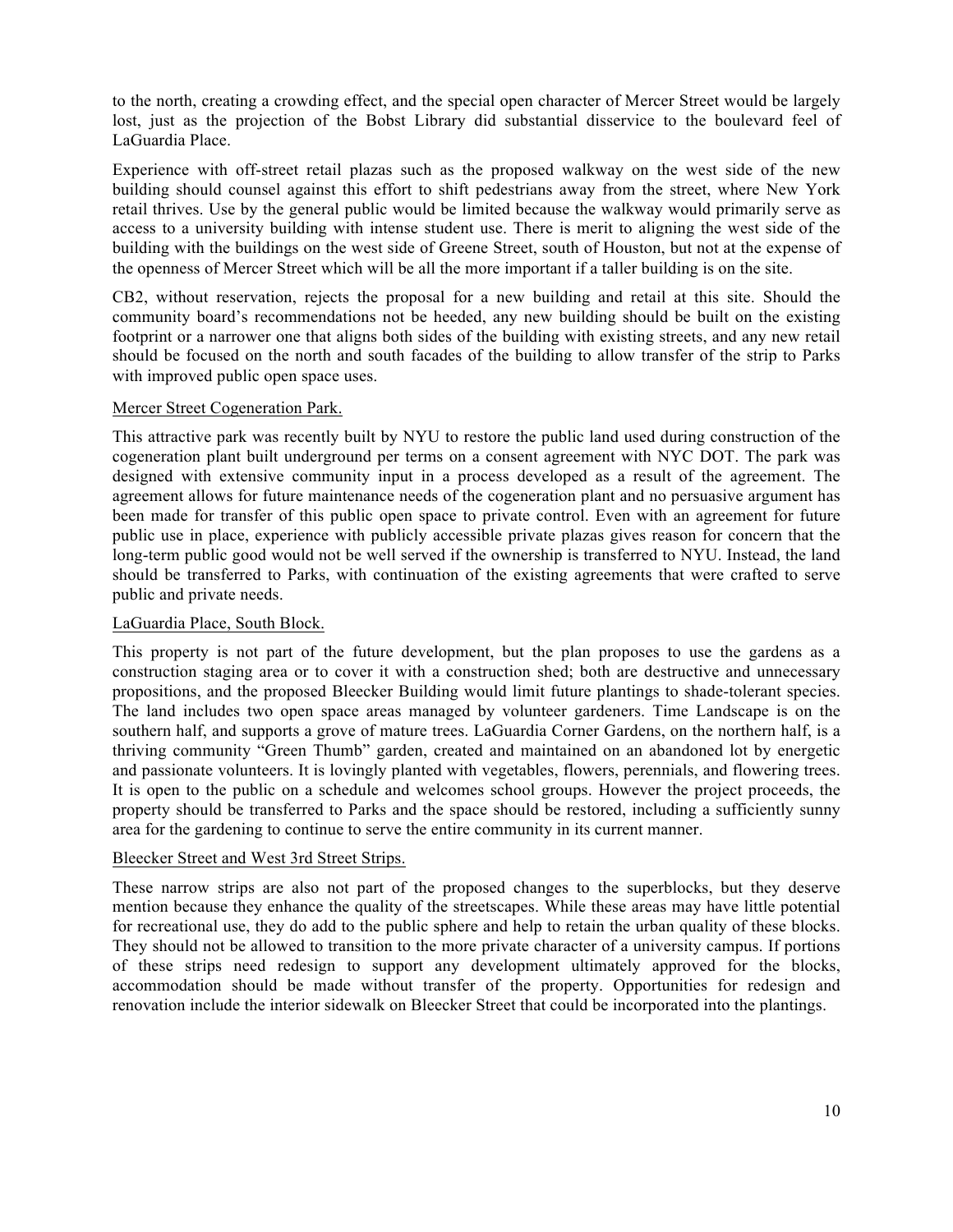## **IV. THE PLANNED NEW OPEN SPACES ARE ILL-CONCEIVED AND UNACCEPTABLE**

*CB2 is extremely disappointed in the plans presented for newly designed public open space in the Proposed Development Area, which were designed without the input of local stakeholders, and is adamant in its assessment that there will be significant adverse impacts on the quality of life for the longstanding residential neighborhood.* 

NYU has based its proposals on the DEIS, but that analysis fails as a quantitative assessment because it uses strictly technical definitions that exclude substantial existing open space, including some well-used areas. If the popular open spaces were included, the assessment would show a substantial decrease in available space 10 years into the project, and only a very small increase upon its completion with a net loss of uncovered land.

Among the significant displacements would be Mercer Playground/LMNOP, LaGuardia Park/Friends of LaGuardia, LaGuardia Corner Gardens, the south block Mercer strip with the Dog Run, the "Key Park" playground and WSV Sasaki Garden. While the proposed open space plan claims to be more visible from the street, inviting, accessible, and public, it is mostly inward facing space surrounded by huge buildings whose large student populations would move through the spaces on a constant basis throughout the day. The trade-offs are not beneficial to the broader community. This proposal results in a university-focused campus approach, effectively an NYU quadrangle, with buildings opening onto open spaces that would be dominated by students during class hours and very likely unused when students are absent.

# **Deficiencies in the DEIS**

The quantitative analysis provided in the DEIS estimates that there will be 3.80 acres of project-generated publicly accessible open space and 0.68 acres of displaced such space for a net increase of 3.11 acres. This analysis excludes certain spaces based on the guidelines provided in the CEQR Technical Manual. Appendix B lists some of these spaces, the reasons given for excluding them, and reasons why the absence of additional quantitative analysis from the assessment prevents the full picture from being shown.

- Alternate quantitative analysis: This would include a total of 3.72 additional acres. The areas marked \*\* totaling 0.55 acres will be not be displaced by the project, but still affect public open space ratios for the study areas. The CEQR guidelines recognize that some projects require additional analysis. By using only the strictest interpretation of the CEQR guidelines, the quantitative assessment devalues actual public uses of open space in the project area. Hundreds of residents attending CB2 hearings spoke passionately of the importance of these open spaces to their lives in exactly the terms that people traditionally defend urban open space. The effect is that the quantitative assessment is skewed in a way that should have initiated *additional analysis*, especially given the substandard ratios of open space to residents in the study areas and the large influx of new residents and daytime users the project will bring to the area. The intent of the CEQR guidelines is to measure actual impacts and it is the responsibility of the applicant and agencies to craft a process to the particularities of the site. In this DEIS open space analysis, the numbers largely distort the open space impacts.
- Indirect impacts of increased demand for active recreation: Citing CEQR guidelines, the DEIS does not study the increased demand for active recreation within the non-residential study area because "worker" populations are less likely to increase the demand for active recreation. But the daytime population of the development area would be mostly students in an age group with greater need for active recreation resources. This would cause significant strains and displacements at nearby active recreation resources including Passannante Park, West  $4<sup>th</sup>$  Street Courts, and other nearby parks. The current abuse of Washington Square Park lawns by NYU students seeking areas to play Frisbee is already causing damage to these lawns, recently restored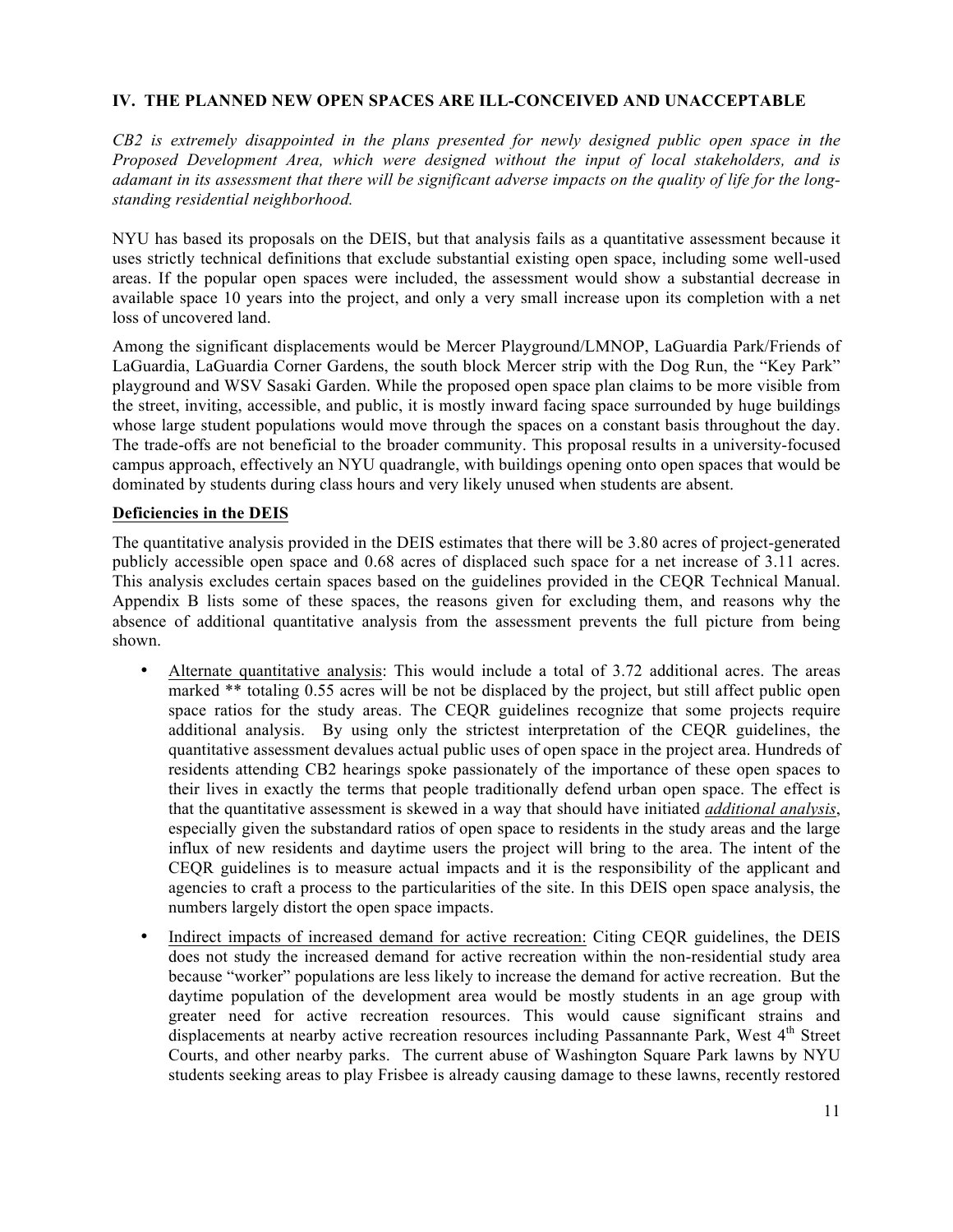at great public expense for passive recreation. NYU responded inappropriately to a question from CB2 regarding this impact of the project by stating that the abuse was beyond its control since it does not have responsibility for enforcement in the park. Bringing so many students to a concentrated area requires provision of more open space for active recreation so that nearby parks are not overburdened.

- Impacts on Most Affected are Undervalued: The CEQR guidelines require study of the impact on day time populations within a quarter mile and residents within a half mile. The nature of the proposed project is to superimpose a huge new development in an area now occupied by a much smaller one, so simple application of the guidelines misses the assessment of impacts of the group most affected by the project, the people who live in or immediately adjacent to the study area. The existing open spaces are important parts of the quality of life in these areas, compensating per their design for the taller buildings, and the changes would affect these residents most directly. This creates a need for an additional assessment, not diluted by including larger populations, of impacts on the smaller area.
- Shadows: While the shadow study addresses shadow impacts of new buildings on existing open spaces, it fails to consider the impacts of shadows from new and existing buildings on new open spaces, which is especially significant for children's playgrounds which should not be located in areas of winter shade.
- Phasing: The DEIS fails to evaluate the impact of proposed phasing decisions on open space and to evaluate alternatives. For example, by starting the project by relocating the Key Park to enable construction of a temporary gym, a large portion of the Sasaki Garden would be displaced by the temporary playground, and by building the entire north block site as a single project, the entire project area would have no real children's playground for ten years beginning in 2022 (see Appendix C)**.** The DEIS fails to consider an alternative use of off-site spaces as an alternative to staging construction on the project's open spaces, including the green spaces to be mapped on the northern superblock. NYU's plan would render those open spaces unusable for a decade or more. As mitigation, NYU should be required to restore those spaces to public use during the intervals between the construction phases rather than leave them unusable by the public during those intervals.

## **Proposed New Public Spaces**

• Philosophy Garden: At 2.37 acres, this area represents 62 percent of the open space planned for the entire project. It includes the entry plazas to be built on public land transferred to the Parks Department, and much of the area where the Sasaki Garden is now. The Sasaki Garden is a 1.34 acre open space that has been open to the public. As an early work of Hideo Sasaki, the garden has recognized architectural and historic significance as a modernist landscape. The garden remains a tranquil space offering a place for respite amid tall buildings. The Philosophy Garden completely displaces the Sasaki Garden, an integral part of the WSV complex that has been deemed eligible for the State and National Historic Register of Historic Places. The Philosophy Garden is planned as a more visible and accessible at-grade space. It includes space for lawns for combined passive use and informal active recreation, and wide entrance plazas built on land proposed for transfer to the Parks Department. These plazas would serve little use other than for entrances to the new buildings and the open space between them. The large open space would be surrounded on all sides by tall buildings that would keep the space mostly in shadow through the winter. It would be in-facing and strongly associated in design and use with the buildings whose entrances would open directly onto the open space areas. Large areas of hardscape would be needed to accommodate emergency fire trucks and the high volume of students who would access the classrooms in the buildings and the four underground stories. While more attractive in design than Gould Plaza on East  $4<sup>th</sup>$  Street, the space would function in the same way in relation to NYU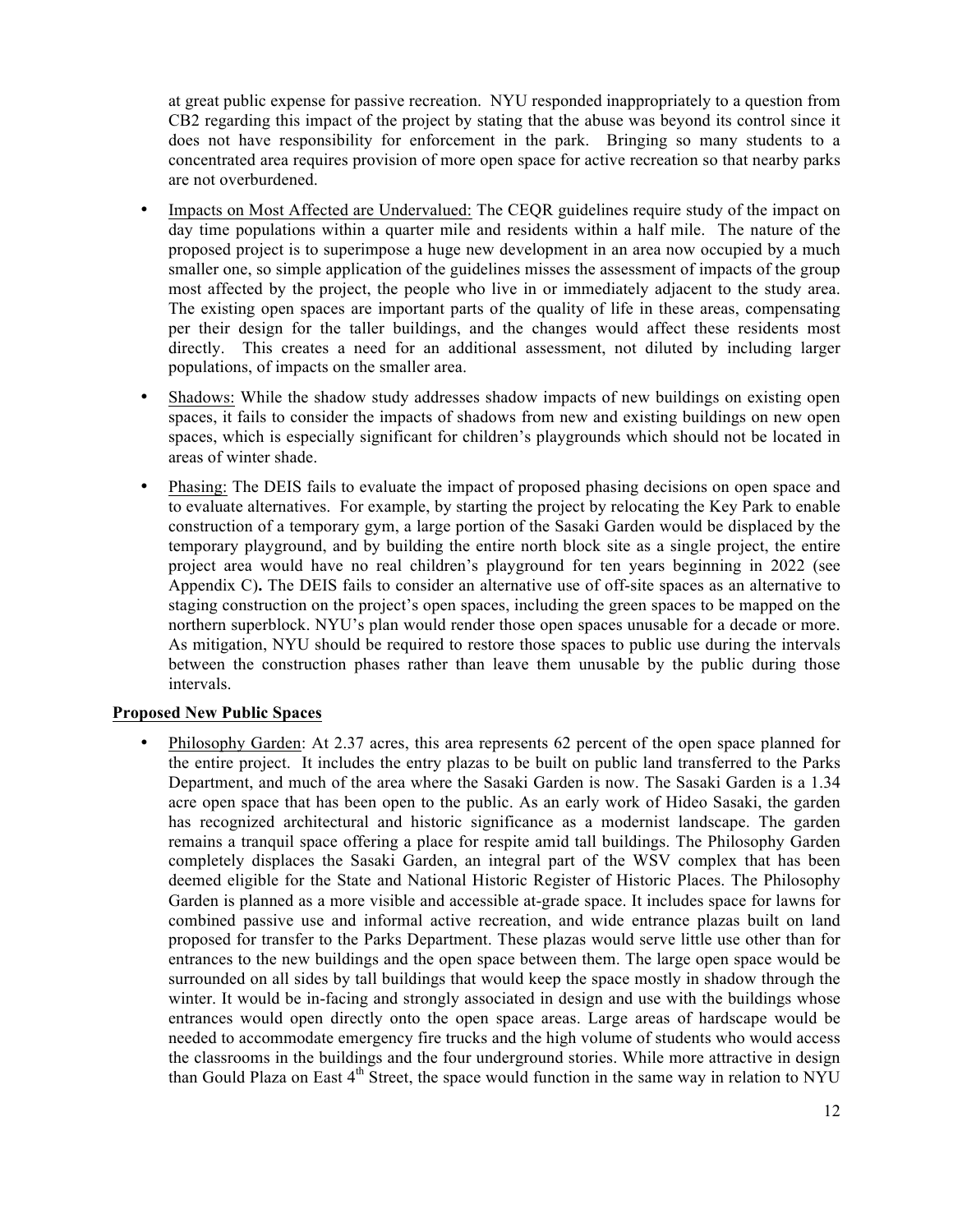classroom buildings with little likelihood for casual use by the broader community. CB2 resoundingly rejects the plan for the Philosophy Garden because it essentially would create an uninviting, closed quadrangle mainly for benefit of NYU, although the plan purports otherwise. A successful plan for true public open space at this location would have designed buildings that respect the importance of the open spaces relating directly to LaGuardia Place and Mercer Street, and primary building access would be through the existing driveways under the Washington Square Village buildings instead of across public parks.

- Washington Square Village Play Garden: At only .34 acres, this proposed playground is 36 percent smaller than .53-acre Key Park, the often overcrowded playground that will be eliminated at the start of the project if a temporary gym is placed at this location. While access to the Key Park is limited by NYU to residents of a large area of CB2 living within about a 10-minute walk, its replacement, while open to all, would serve fewer people. The new playground is inappropriately sited because it would be directly adjacent to three tall buildings with its only openness facing north, so it would be in the shade most of the day for much of the year.
- Greene Street Walk: This area to the west of the proposed Zipper Building widens a rarely used walkway. It would function as access to university facilities and retail uses and is intended to double as public open space. Off street retail has not worked well in Manhattan where the street is the marketplace, but even if this strip were to succeed and the area becomes a good place for students to congregate, the kinds of open space use provided would be unlikely to serve the broader community, especially since, like Schwartz Plaza, the area would be in shadow most of the day. While the existing public areas to the east of Coles are poorly maintained by NYU, the openness is an important part of the Mercer streetscape and the existing strip could be improved to provide more usable open space to both the community and the university than the proposed in-facing solution.

## **V. THE STOCK OF AFFORDABLE HOUSING NEEDS TO BE PROTECTED**

*NYU is the landlord and land leaseholder for the major stock of affordable housing in Greenwich Village, including rent stabilized units in Washington Square Village and Washington Place and units in the Mitchell-Lama Program at 505 LaGuardia Place. CB2 urges NYU to provide a commitment that the units under its jurisdiction will remain affordable to the public and regulated in perpetuity.*

Many low and moderate income residents, including senior citizens and those on fixed incomes, reside in housing under the jurisdiction of NYU, which includes units in Washington Square Village, Washington Place and 505 LaGuardia Place. This housing has sustained the local community's economic integration and contributed to its diversity and vibrancy.

However, NYU's treatment of this affordable housing stock is of great concern to CB2. Testimony has indicated that when a regulated apartment becomes vacant, efforts are made to effectively deregulate apartments by either allowing them to remain vacant or providing them for faculty and staff. At a time when affordable housing is so badly needed in our community, and when this Community Board has made it a priority to see new units of affordable housing created, it is simply unacceptable that NYU is further reducing the number of affordable and regulated apartments under its jurisdiction in Washington Square Village and Washington Place.

As part of the original urban renewal superblock development, since 1967, 505 LaGuardia Place, a Mitchell-Lama Cooperative, has provided an important source of affordable housing in Greenwich Village, with 174 affordable units. NYU owns the land lease for the Cooperative, which is scheduled for renegotiation in 2014. The terms of the lease will dictate whether this project remains truly affordable.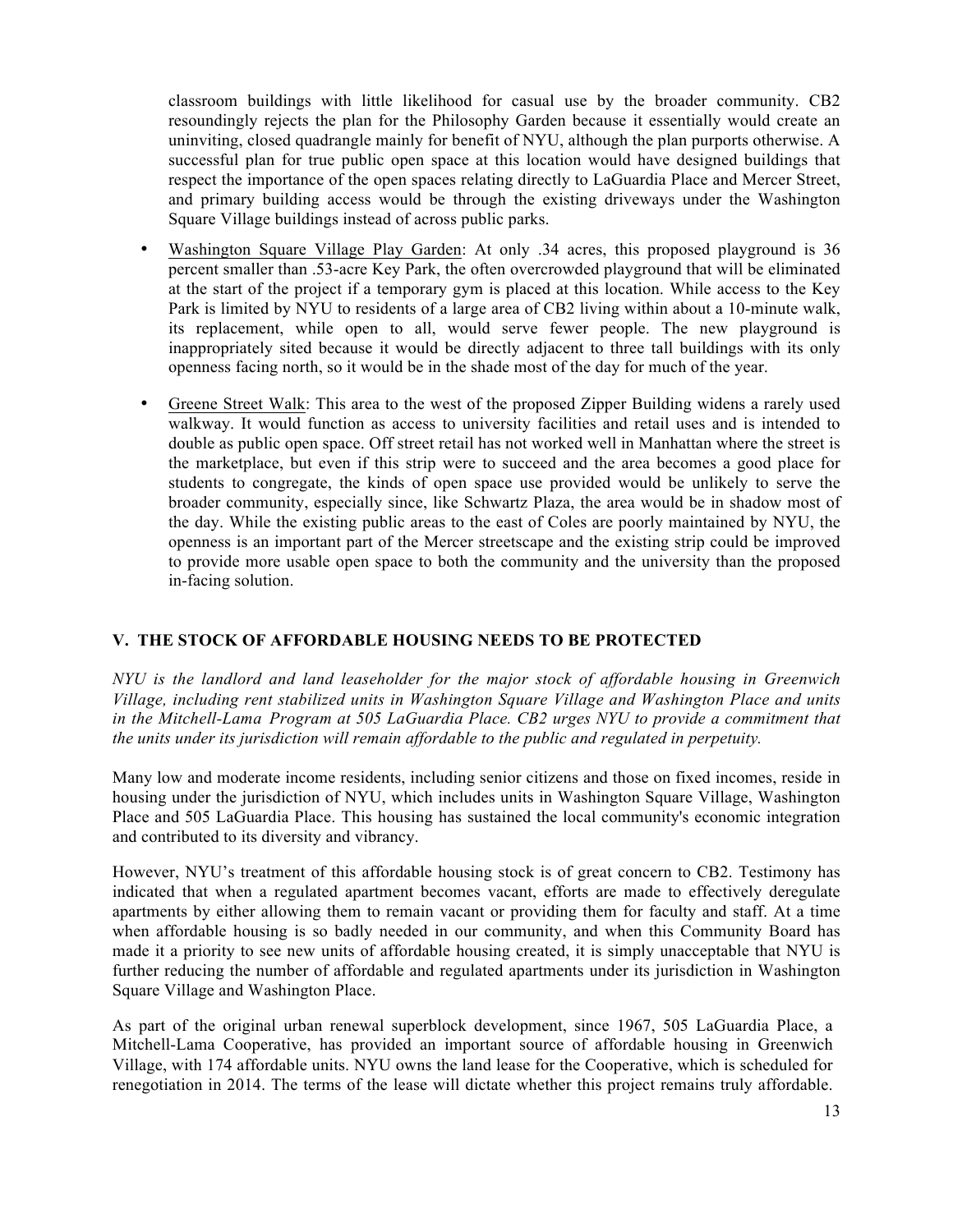Regardless of the outcome of this ULURP application, CB 2 believes that NYU should consider selling the land lease outright to the Cooperative, in order to ensure that this project remains affordable in perpetuity. CB2 also rejects any LSGD which draws lines that exclude existing "parties of interest" that could be negatively impacted by the proposed plan.

# **VI. COMMERCIAL OVERLAY AREA REZONING IS INAPPROPRIATE**

#### *CB2 opposes a zoning change to create a C1 commercial overlay on six blocks east of Washington Square Park.*

NYU is proposing this overlay for the stated intent of "enlivening the streets," bringing existing nonconforming retail into compliance, and allowing development of ground floor retail uses. However, the street activity level is excellent, adequately serving the current mix of residential and institutional uses and the grandfathered uses are by definition compliant, and are functioning well. NYU has appropriate recourses within the zoning text at its disposal to meet limited retail needs in a few buildings. CB2 opposes this zoning change.

For the DEIS, NYU selected a Reasonable Worst-Case Development Scenario based on conversions of only six buildings for which they have current plans to develop only 23,000 gsf of retail use. However, a likely development scenario will include many more locations because the market driven values in an area adjacent to high rental Broadway retail areas will create strong incentives for many more conversions, especially if initial retail uses are successful. The young adult market is particularly strong for national chains and for the large eating and drinking establishments that have saturated nearby areas. Most of the buildings on the blocks have high ceilings and large footprints that are attractive for such high intensity retail users, with well over 200,000 square feet in 26 buildings ultimately available on first and second floors and potentially basements as well.

The area is currently well-served by the kind of retail anticipated by C1 overlays, the purpose of which are to serve the "local retail needs of the surrounding residential neighborhood." An overlay in this area is more likely to attract a combination of uses serving regional and NYU markets, with a potential to drive out existing non-conforming businesses when the expansion of stores is allowed. An area should be rezoned when there is a need that is typical of the area, not isolated to the needs of one property owner at a few locations within it, and transgressing this principal risks unanticipated and unstudied transformation of area, with possible unwanted impacts on the existing neighborhood which currently has a strong and successful character with an appropriate mix of residential and institutional uses.

The overlay would also bring retail uses close to Washington Square Park (including the eastern boundary), which is currently surrounded by blocks with very few stores, all non-conforming. The special character of a park is substantially influenced by the surrounding neighborhood, accounting in large degree for the differences between Washington Square, Union Square, and Madison Square, for example. The DEIS fails to evaluate the potential for profound negative impact on this historic and open space resource if as-of-right retail development is allowed on the adjacent blocks.

# **VII. A TRANSPARENT COMMITMENT FOR A PUBLIC SCHOOL IS REQUIRED**

*At the moment, there is no commitment from the NYC Department of Education to approve a new public school in the location proposed by NYU. Without this, there is widespread concern that should the NYU ULURP move forward the site designated by NYU could revert to NYU's own, unspecified use as a windfall. Moreover, the details of any conversations between NYU and the DOE have not been made*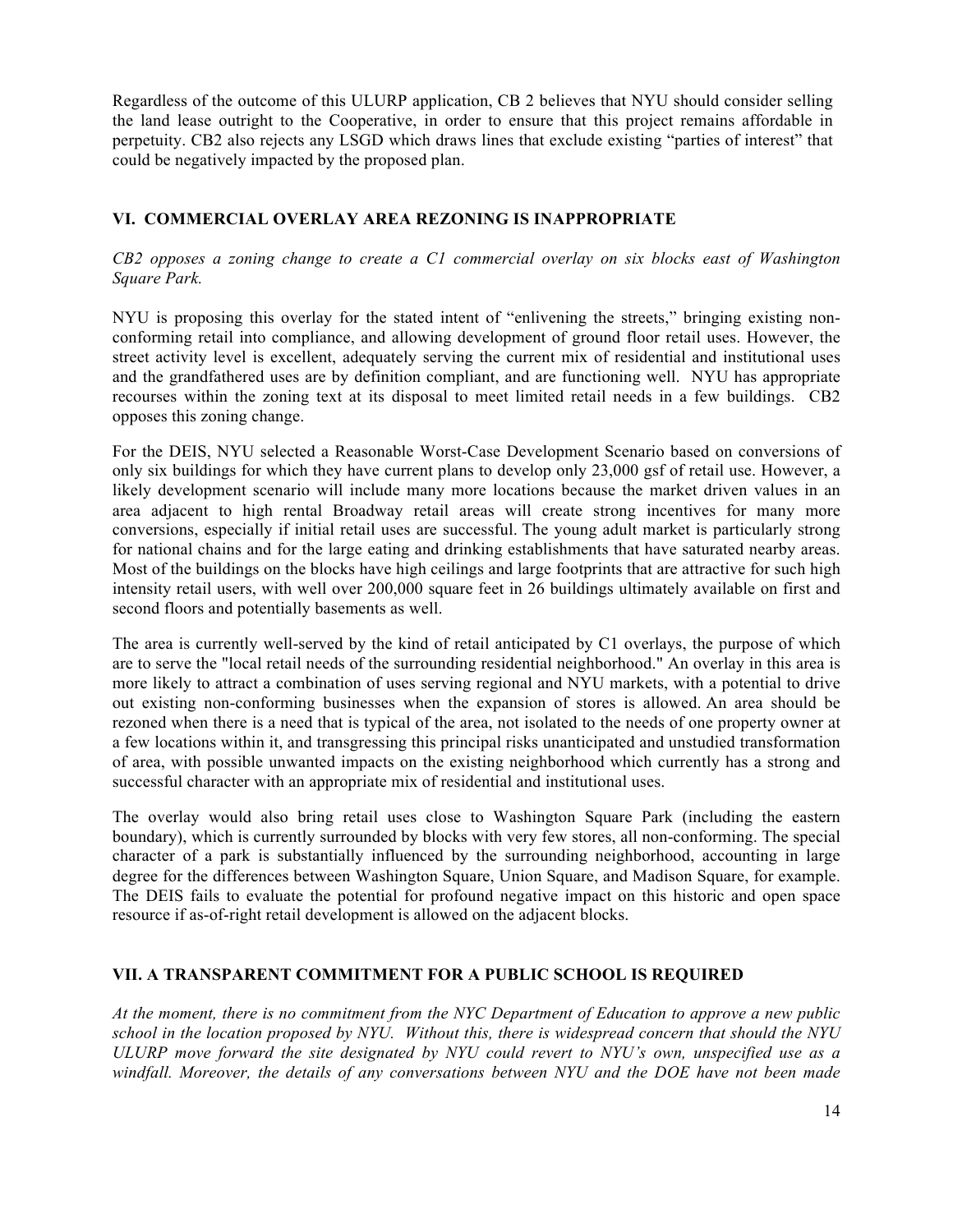*public. Also, the terms of NYU's promise for a new school have changed, including the extent of the university's donation to such a school and whether it was predicated on the approval of the NYU ULURP.* 

In 2008, NYU attended a CB2 meeting on school overcrowding and announced its intention to create a new K-8 public school. It was CB2's understanding that this meant the university would provide the "core and shell" of such a building and that this offer was not contingent upon the University's ability to gain approvals for zoning changes that would enable their expansion in the Greenwich Village core. CB2 is concerned that should the City and NYU not reach terms for a new school before the completion of this ULURP, NYU would be under no obligation to build a public school and would benefit from the windfall from the proposed upzoning, which it could use for dormitory space. CB2's examination of this part of the ULURP proposal has been hampered by NYU's lack of public disclosure of the details of the discussions with the City, making the community board's review of the school proposal nearly impossible.

In addition, since the NYU ULURP was filed, the University has declared that the offer to make land available to the City for a public school is contingent upon the approval of the project. In addition, apparently contrary to earlier promises by the university, NYU states that it will not contribute to the core and shell of the building, instead only donating the land beneath such a location, which consists of 78,000-100,000 square feet of space to be built between NYU academic space below ground and seven floors of student dormitory use above.

In the absence of this ULURP application, CB2 would be very supportive of the donation of a new K-8 public school by NYU, which is sorely needed in the Greenwich Village area due to local classroom overcrowding. However, it is problematic that NYU has apparently reduced its commitment to such a new school and is now basing it upon approval of NYU's proposed project.

Other concerns about NYU's proposed K-8 public school proposal include:

- The proposed plan calls for the only recreation to be a play area on top of a seven-story high rooftop, to substitute for an actual playground. There are concerns that an elevated playground would be unsafe and not pass FDNY inspection (it is CB2's understanding that a similar proposal at the Millennium School in Manhattan was rejected recently for being hazardous). In addition, the challenge of moving large groups of students by means of an elevator would pose serious logistical problems, which possibly would lead to less recreation time for students.
- The NYU plan for this site also proposes a building with a student dormitory on top of a public school, including dormitory windows overlooking the rooftop play area for young children. These are potentially incompatible adjacent uses between college students and young children, such as noise, smoking, etc.
- The plan for this site does not appear to have made adequate provisions for loading and unloading. Delivery trucks and parent and bus drop-offs/pick-ups would be required to park or double park on Bleecker Street or LaGuardia Place, creating dangerous congestion on these narrow and busy streets. This would create an unsafe environment for children, NYU students and local residents.

CB2 has repeatedly asked NYU to support CB2's efforts to develop new public schools outside of their ULURP application at other locations such as the underutilized New York State-owned building at 75 Morton Street, as the University is both partly responsible for enrollment increases in local public schools and an academic resource for the study and analysis of the issue of school overcrowding. CB2 believes this should be a mutual goal.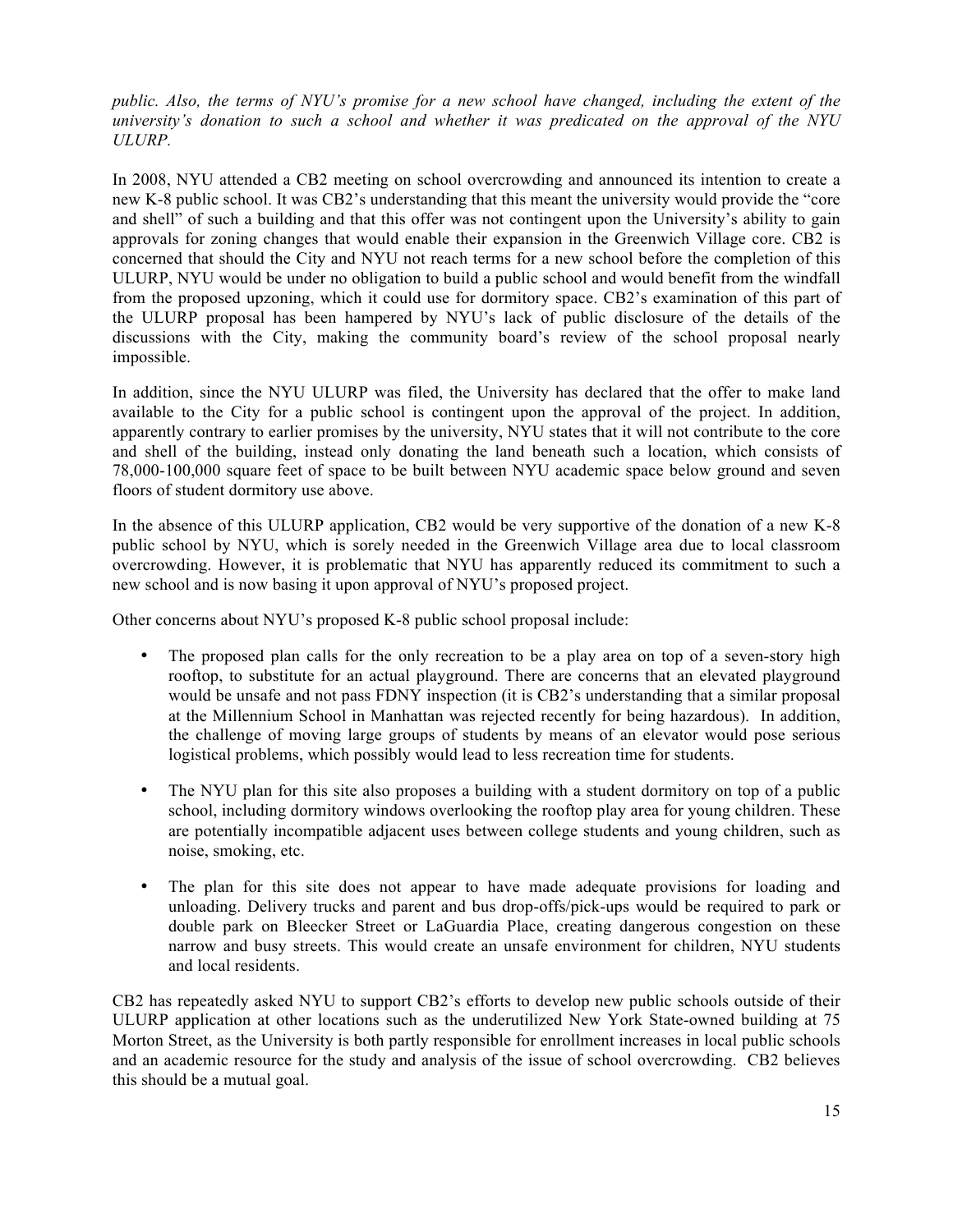# **VIII. TRANSPORTATION IMPACTS**

*It is CB2's opinion that the DEIS grossly underestimates and does not adequately study the true effects of this project. Because of the tremendous increase in living, working and visiting populations and the accompanying activities that would be engendered, there would be severe adverse impacts on all aspects of transportation, from vehicular movements to pedestrian access to transit ridership to the availability of parking.* 

These negative impacts are especially egregious in view of the NYC Department of Transportation's recent efforts to create a more equitable balance of street space between pedestrians, vehicles and other transportation modes in order to improve livability for all users. By following rigid formulas that allow for things to get worse and that make use of hackneyed and often ineffectual mitigation measures, this plan both flies in the face of DOT's progressive goals and misses a timely opportunity to look for and implement improvements from the outset that can benefit businesses, residents and NYU alike.

- Vehicular traffic, which already overburdens street capacity, would increase substantially, intensifying congestion and compromising access and safety, not only on weekdays, but also on weekends and in the night, when tourists and hotel guests join residents, students and faculty in using incoming/outgoing cars, taxis and limousines to recreational and other activities.
- Added turning movements at already dangerous turning areas, increased delivery trucks and service vehicles, and the general proliferation of cars, taxis and school-related transportation, bringing added congestion and decreased safety on the streets, would be especially daunting for a population with many seniors and families with small children, besides overwhelming the general populace.
- Streets with one traffic lane, like Bleecker and Mercer, would be particularly stressed, with Mercer suffering heavy truck activity to the new Zipper Building loading docks and blockages from hotel drop-offs/pick ups by taxis, cars and limousines. Bleecker Street already experiences heavy traffic impacts from frequent truck deliveries and oversized tour buses and would suffer further delays and noise. Multi-lane streets would also be encumbered, like Houston Street, a major through thoroughfare, and LaGuardia Place.
- Intensified congestion, loading/unloading and other street blocking activities would increase emergency vehicle delays. The response given to CB2 that "emergency vehicles can maneuver around and through congested areas because they are not bound by standard traffic controls" does not alleviate our concerns.
- Potential mitigation approaches, such as small re-timings of traffic signals and added signage, would be insufficient to offset significant adverse vehicular impacts identified at several locations, and in some cases would be hazardous, e.g., adding green time at dangerous crossings like Houston Street at LaGuardia Place.
- Pedestrian trips would far exceed the 200 threshold for both the Phase I (2021) and Phase II (2031) build-out, greatly interfering with pedestrian access, safety, comfort, circulation, and orientation (which would be further harmed by the heavy vehicular traffic). Heavy platoons of pedestrians at corners and in crosswalks would both block passage and make crossing more hazardous.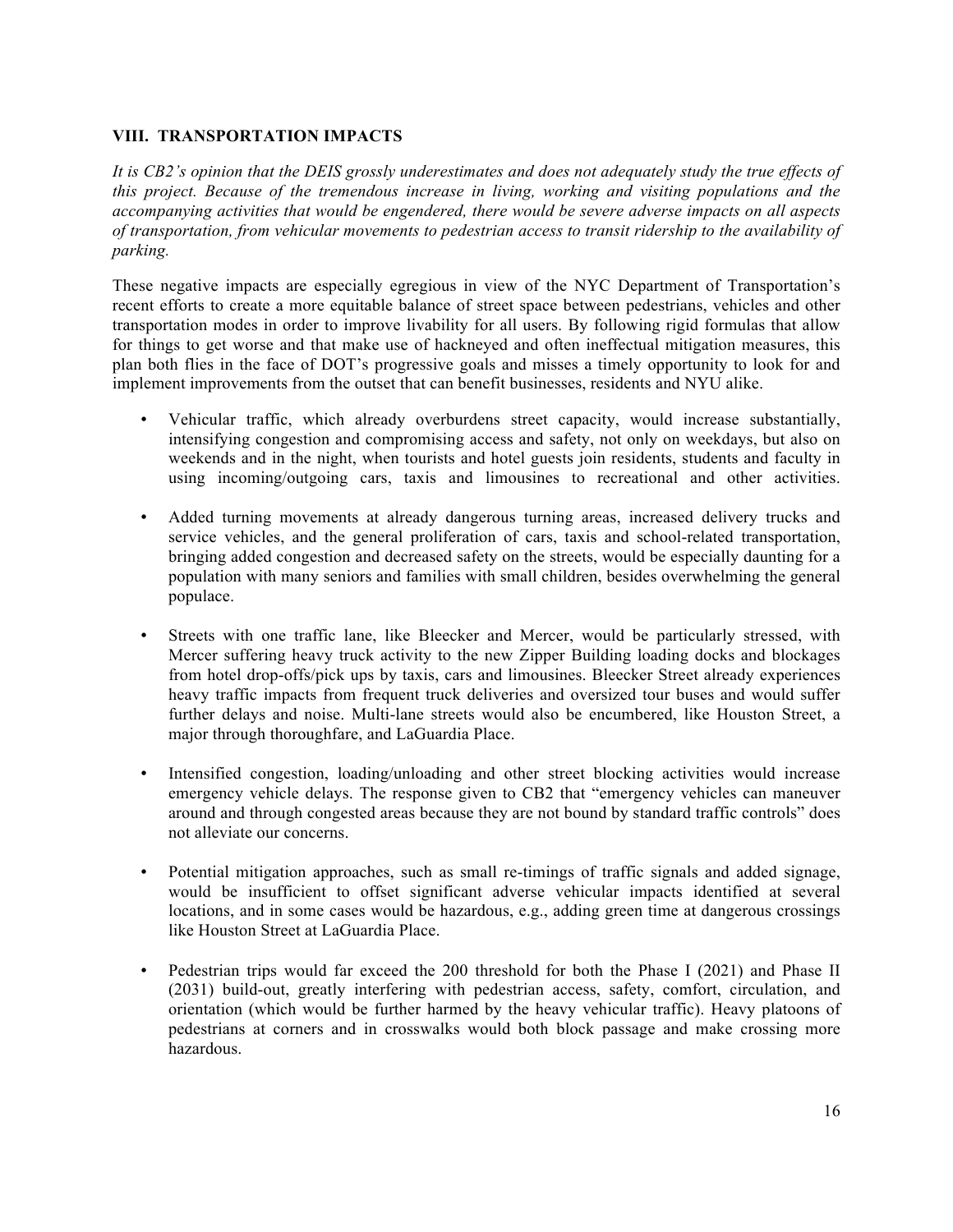- The vastly overcrowded sidewalks and streets, teeming with a huge expanded volume of university-related pedestrian traffic, also would interfere with the community-friendly character and neighborhood-scale dynamic that give this area its special quality and appeal.
- The suggested pedestrian mitigations would not be a cure-all. In fact, one statement claims: "crosswalks and street corners are not easily measured in terms of free pedestrian flow."
- The significant adverse transit impacts that are expected at subway station stairways and entrances would strongly interfere with accessibility and convenience for the numerous people in the area who rely on the subway. Furthermore, it is stated that subway station mitigation measures may be infeasible, and if so, the impacts would remain unmitigated, meaning there would be no attempt at all to alleviate these crowded and untenable conditions (an unwarranted discomfort in view of the unnecessarily excessive scale of this project).
- Replacing the current 670-space below-grade parking garage in Washington Square Village, which includes public parking, with a 389-space below-grade accessory parking facility would result in a loss of roughly 110 to 135 public parking spaces. This parking shortfall might not be able to be accommodated by other public parking facilities in the area, some of which are slated to be replaced by new buildings, others fully occupied, and others an undesirable distance away. A sizable number of on-street parking spaces would also be eliminated, further displacing parkers. Even if automobile use lessens, there still will be drivers who need to park. A parking shortfall as anticipated would lead to increased circling and cruising for spaces, meaning less safety on the streets, added congestion, and more polluting emissions.

# **IX. ENVIRONMENTAL IMPACTS**

*CB2 finds it impossible to agree with the conclusion of the DEIS that NYU's expansion plan will have only temporary negative impacts and that the levels of potential danger fall into an acceptable range and/or can be sufficiently mitigated.* 

The superblocks and Commercial Overlay area would experience a range of negative effects if NYU's 2031 Plan were to proceed. Even if there was less total square footage built and less commercial space allowed, these impacts – in addition to and lasting far beyond those discussed in the Construction Impacts section – would endanger the health and well-being of those in the general area, put an added burden on infrastructure and services, and significantly reduce quality of life for thousands of people.

Environmental Impacts Of Concern Include:

- Public Health and Safety: Adding a large new population and changing the physical configuration by the proposed 2031 Plan has the potential to overburden medical infrastructure (already diminished by the closing of St. Vincent's Hospital) and local police precincts. NYU's proposal for the North Block restricts the ability of fire and emergency vehicles to reach apartments, and the removal of through-driveways between Bleecker and W.  $3<sup>rd</sup>$  Streets will slow the ability of ambulances to reach and depart with patients.
- Noise: Late-night noise from students is already a major problem in our community. The addition of dormitories will only exacerbate this problem. Increased vehicular traffic would also increase horn honking and idling noise.
- Air Quality: Increased congestion, both traffic and pedestrian, may elevate ozone and particulate pollutants. Reduction in mature trees could contribute to a long-term rise in greenhouse gas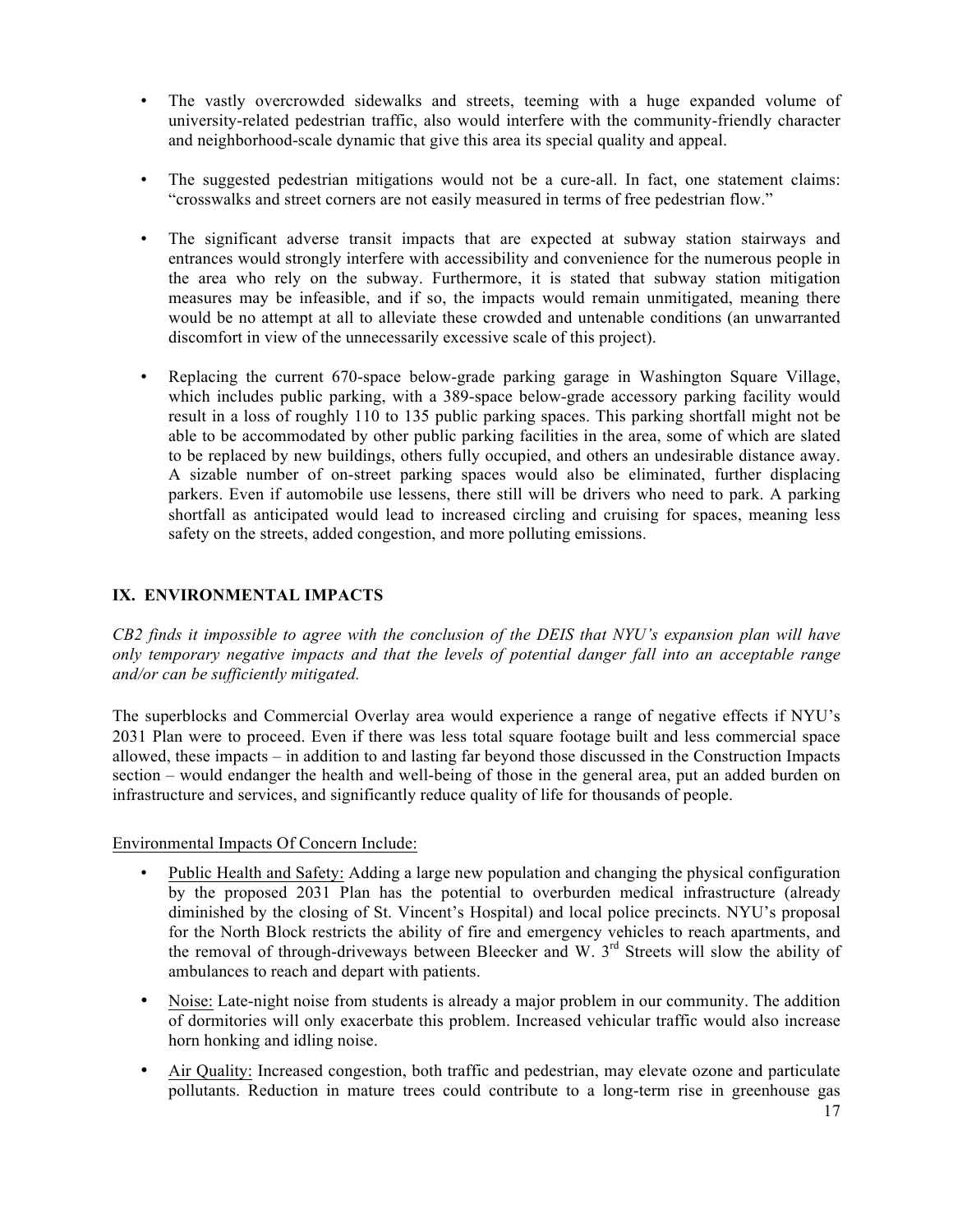emissions, creating health hazards and potentially increasing the asthma rate throughout the area. The proposed buildings would change air patterns, creating "wind tunnels."

- Shadows: New buildings would cast shadows on many structures, plantings and people. The DEIS also does not take the collective effect of both existing and new buildings into account, including blocking of sunlight, diminishment of property values, reduction of plant and tree growth, impact on treasured community green space (e.g., the award-winning LaGuardia Corner Garden which is currently a designated Monarch Butterfly Waystation and Backyard Wildlife Habitat), and the impact on the proposed location of the replacement children's playground in Washington Square Village. In addition, the South Block's landmarked area would suffer significant shadowing from the proposed buildings, also changing the view of the Picasso "Bust of Sylvette" sculpture.
- Water and Sewer Infrastructure: Thousands of new residents and tens of thousands of people using the area daily would tax the City's already aging water and sewer infrastructure. Water main breaks and sewer overflows are already an issue, and the added structures would further stress these systems. Less absorption of rainwater and increased storm water runoff also present unmitigated negative impacts.
- Underground Water: The "bathtubs" created by NYU's huge underground plans would divert underground water which may affect foundations of nearby buildings, and dewatering may cause permanent changes in the surface of the area.
- Wildlife: Red-tailed hawks, recently making their homes in the neighborhood, would lose the mature trees and unbuilt spaces that they depend upon. Additional garbage flows from the new buildings would also bring vermin, and the poisons used to control these rodents also imperil these birds as well as other animals in the area.
- Solid Waste and Sanitation: The proposed increase in residences as well as other uses will greatly increase the pressure on solid waste collection and disposal. Late-night trash collection is already a problem in the area, and will only increase.
- Energy: While the proposed new facilities may be connected to NYU's new co-generation facility, that system will reach capacity and then an added burden will be placed on the grid/systems. A loss of passive solar energy due to shadows would also add to energy use.

# **X. CONSTRUCTION IMPACTS**

*In a dense residential area, construction projects create noise, dust, dirt, vibration, vermin and other health and safety challenges for residents and businesses. CB2 is very concerned about the potential negative impacts of this project, many of which are acknowledged in the DEIS, especially since they will be felt for 20 years.*

The ramifications of 1.1 million sq. ft. in four stories of underground construction on both superblocks over the course of 20 years is not adequately addressed in the DEIS, and would be staggering. In addition, the proposed above-ground construction in conjunction with the below-grade excavation would have a devastating effect.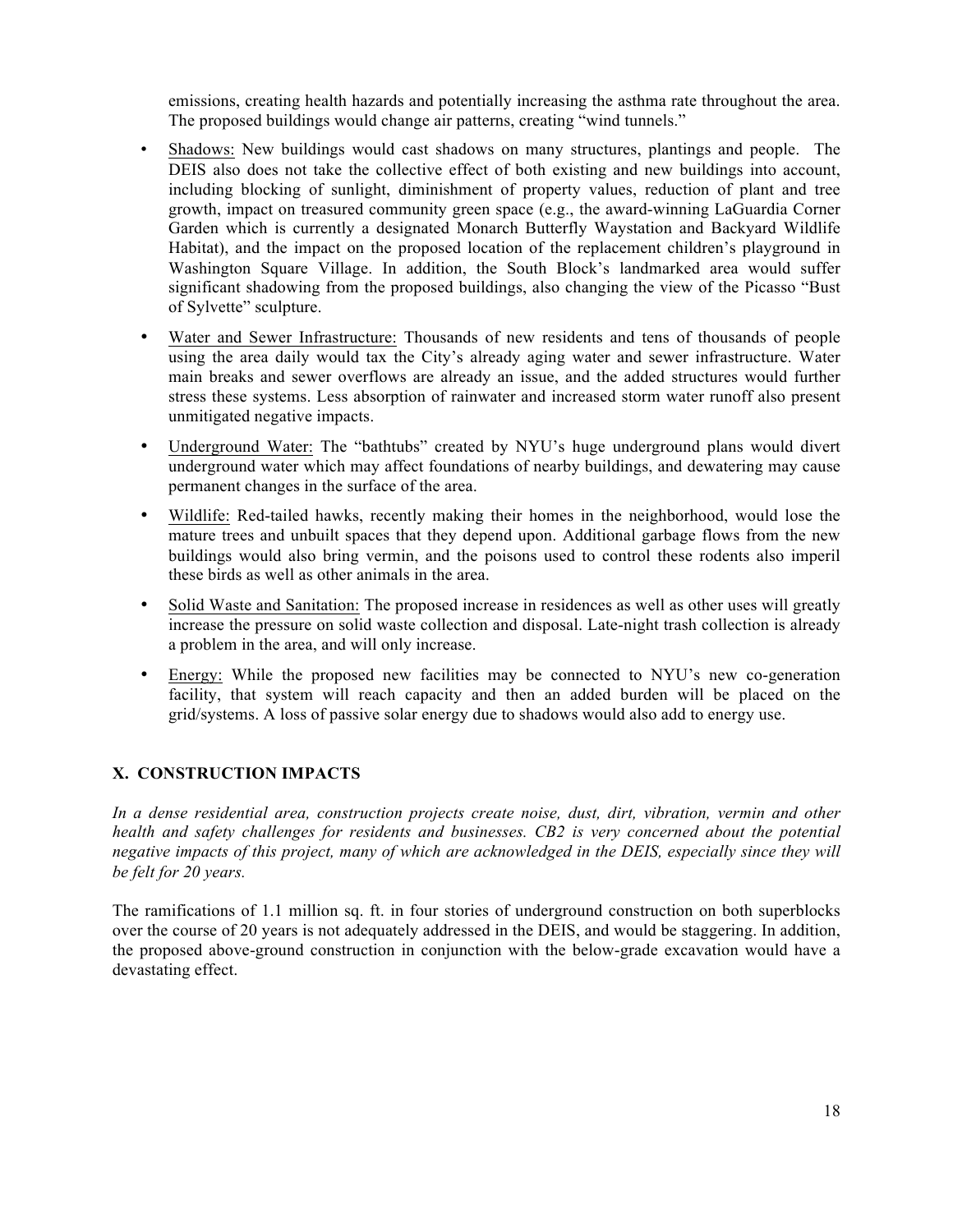## Transportation

Unrelenting construction activities over the duration of this project will have heavy transportation impacts in all areas. The cumulative effect of heavy truck use generated by deliveries, movement of materials and removal of debris, extra construction worker pedestrian trips, and an expected increase in private motor vehicles (and the accompanying increased parking demand), would exacerbate congestion and create hazardous conditions on both streets and sidewalks. The adverse transit impacts predicted at subway station stairways and entrances will be more severe because of the substantial number of construction worker subway trips. The DEIS suggests that mitigation measures could be infeasible. These factors, coupled with the setting up of temporary structures, such as sheds, construction bridges and a gym (blocking access and flow), along with continuous relocations of such items, will lead to twenty years of unrelenting obstruction to safety, flow, orientation and access in every transportation mode.

#### Noise

The DEIS states that there will be adverse noise-related effects, but claims they will only last two or three years. This is incorrect for two reasons: first, when NYU moves their baffles to a new area, the sound will be deflected to the one they just left. Second, once someone has been exposed over a period of years, the resulting sensitivity reaches a level that makes even a lesser exposure unbearable. In addition, the expected noise will be a significant disruption to residents and visitors; an increase of even one DBA constitutes a tenfold increase. Constant monitoring of noise and suppression of any noise in violation of city codes should be part of the on-going environmental commitments.

## Air Quality, Emissions, Dust and Pollutants

Contrary to the conclusions in the DEIS, CB2 believes this plan would cause significant negative impacts on air quality. It is during construction when the major assault on air quality would take place. The plan as proposed would create a 20-year tightly compressed construction zone.

#### Dewatering

Another issue of concern to CB2 is that dewatering a site can cause surface cracks in foundations and in pavements, uneven settlement of dry area, and possible effects on trees and other plantings. CB2 encourages the Freeze Method should be investigated, aside from dewatering

# Visual Pollution

NYU's proposed new buildings, placed directly across narrow streets like Mercer and LaGuardia Place, will flood the residential buildings across those streets with intense light during nighttime hours. This will have an adverse effect on the residents of those buildings. Thus far, there has been no discussion of design that incorporates technology that reduces lighting intensity and glare.

## Construction Monitoring

Stringent monitoring and regulation of construction activities, including limitations on hours of construction related truck movements, forbidding truck idling, use of low sulfur fuels, closed truck beds, noise dampened construction equipment, commitment to no after hours or weekend work, etc. is required to keep the neighborhood safe and livable. In the event any part of the NYU plan is approved, there must be established and enforced through a restrictive declaration the mitigation measures described above including traffic controls, noise and light suppression, off-site construction staging and laydown, restoration of the public open spaces to public use between project phases, etc. NYU's compliance with these measures should be monitored and enforced through appointment of an environmental compliance monitor as has been done in the case of Columbia University. The monitor should have the authority to halt any construction activities that violate the terms of the restrictive declaration and to report on a regular basis to CB2 and the Borough President, Council Member and City Planning Commission.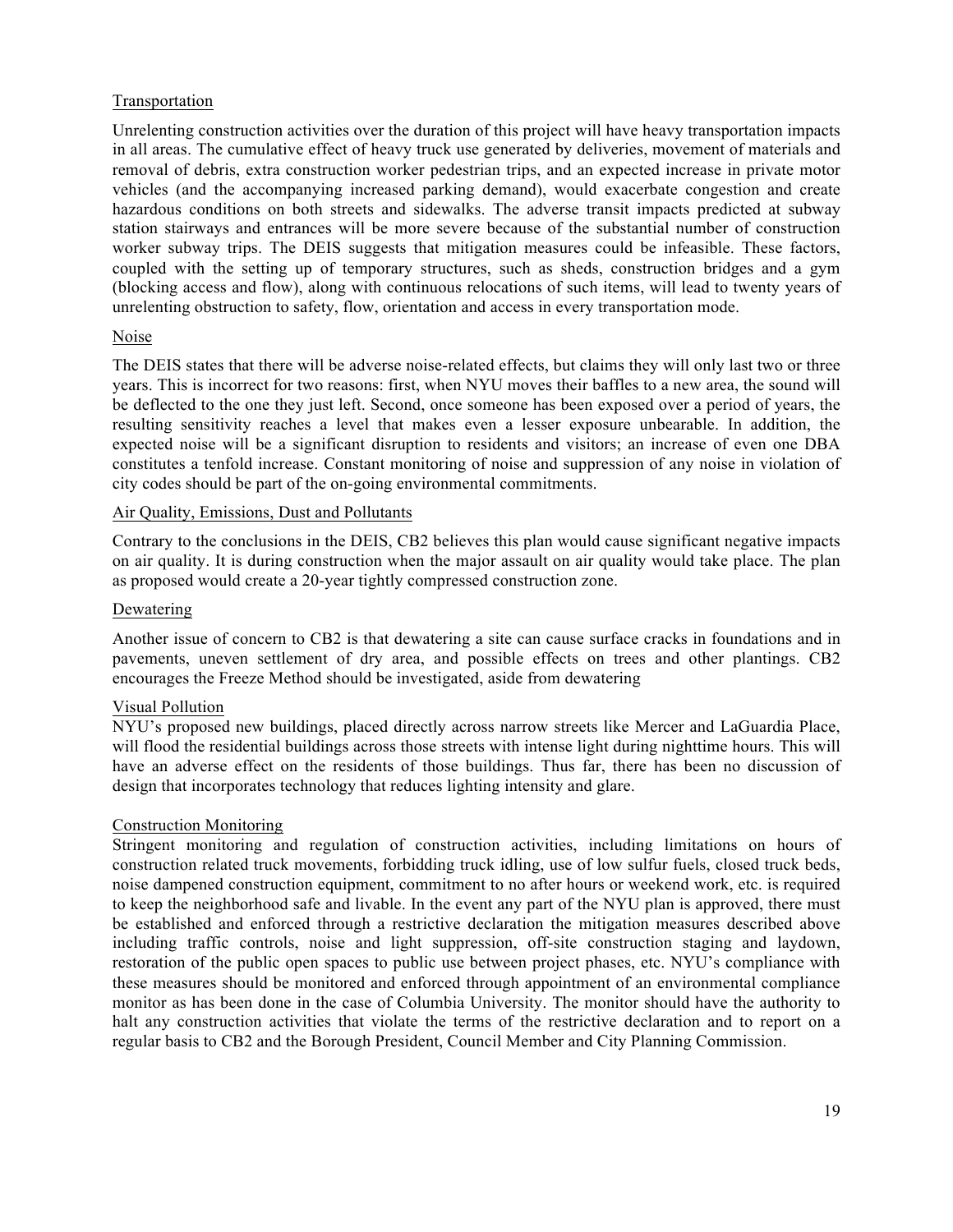## **CONCLUSION**

The world-famous character of Greenwich Village is a major asset for New York City. The Village continues to be popular with residents and visitors of all ages drawn to its unique mix of small town charm and urban density. The superblocks, with their dramatic scale and integral open space, function as a central counterpoint to the dominant low-scale townhouse and loft structures typical of the rest of the area.

Shifting the university center south and establishing a more intense campus environment on the superblocks would forever destroy a thriving residential community and transform it into a private NYU campus, changing the character of the area forever. It would also have significant negative impacts on surrounding neighborhoods to the east, south and west such as NoHo, SoHo, and the West Village - areas where students are not a dominant presence. Sidewalks would become crowded with students, existing retail would be displaced and open space would be oriented towards classrooms, instead of the kinds of places that support the vibrant and diverse community that currently exists.

**For the reasons outlined above, CB2 recommends denial of the NYU Core Project.**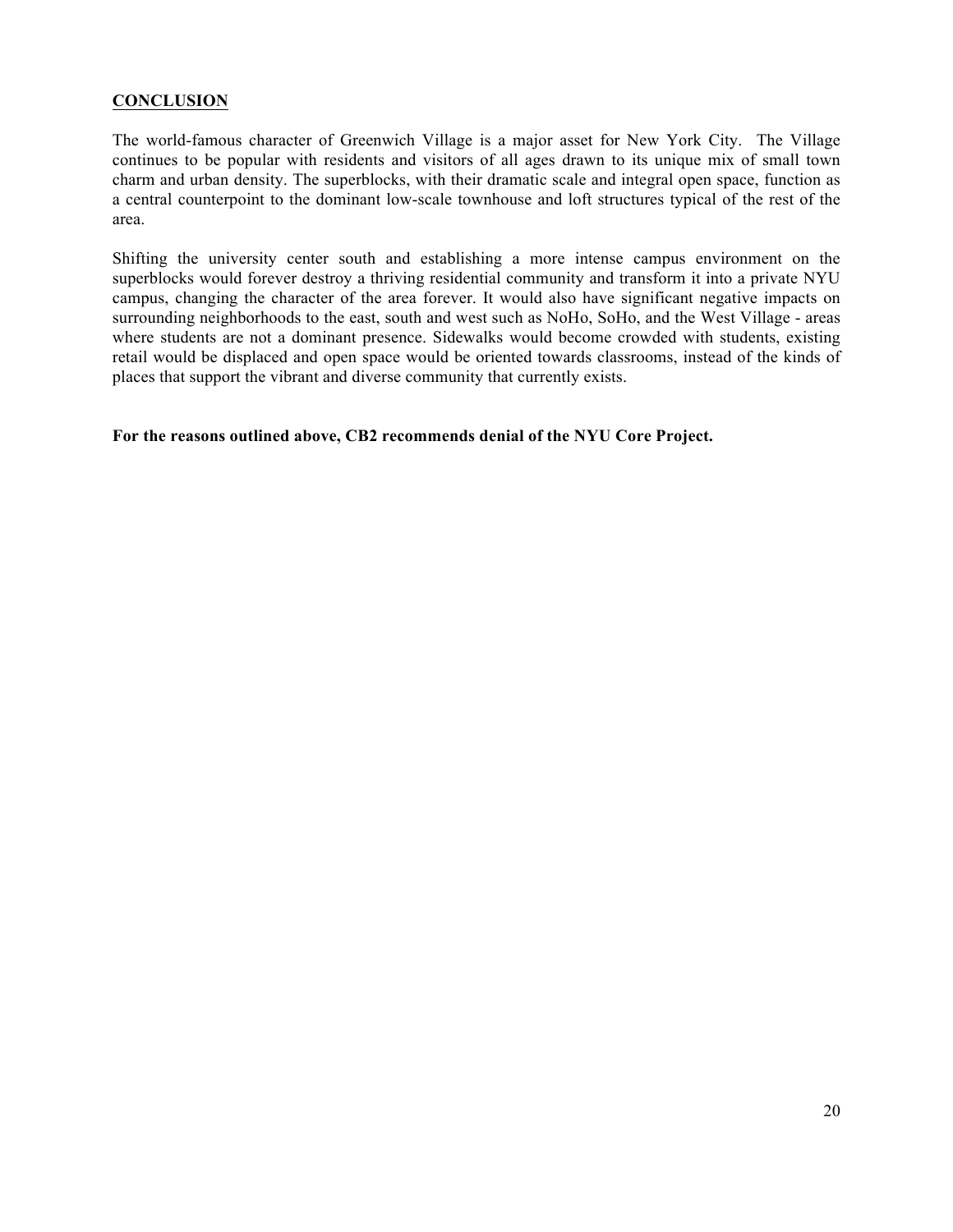# **APPENDIX A**

# **NYU Planning Principles**

# **Establish criteria for development within the existing NYU footprint in the University's campus core and the surrounding neighborhoods that would prioritize**

- Identifying opportunities to decentralize facilities and actively pursuing these opportunities;
- Contextual development that is sensitive to building heights, densities and materials;
- Reuse before new development; and
- Consider mixed use facilities that complement Manhattan's mixed neighborhoods, particularly in regard to ground floor uses.

# **Identify solutions to maximize utilization of existing assets by consulting with the community on:**

- The types of facilities that can be decentralized from the Village campus core and surrounding neighborhoods and cultivating locations outside these areas;
- Preferences for appropriate places for vertical additions;
- Encouraging programmatic and scheduling efficiencies; and
- Opening new and re-envisioning existing recreational spaces to better serve both the student population as well as the community at large.

# **Make thoughtful urban and architectural design a priority by:**

- Respecting the limitations of the urban environment, including the impact on New York City's infrastructure;
- Improving the quality of open spaces; and
- Actively soliciting, utilizing and implementing input from the community in the design process.

## **Support community sustainability by:**

- Preserving existing diverse social and economic character through the support of community efforts to sustain affordable housing and local retail;
- Exploring the utilization of ground floors of buildings for community-oriented uses such as local retail, gallery spaces for local artists, non-profit users and other providers of community services; and
- Generating a tenant relocation policy for legal, residential tenants, in the event that construction or conversion necessitates the relocation of tenants.

## **Respect the community's existing quality of life including but not limited to:**

- Taking measures to mitigate effects of construction such as: noise, dust, work hours; sound mitigation for mechanical equipment; and construction staging;
- Reaching out early and often for community consultation related to major construction;
- Creating a website for ongoing constructions; and
- Committing to a community-oriented public process for reviewing NYU's proposed projects and developments.

# **Borough President's Task Force on NYU Development**

*August 2007*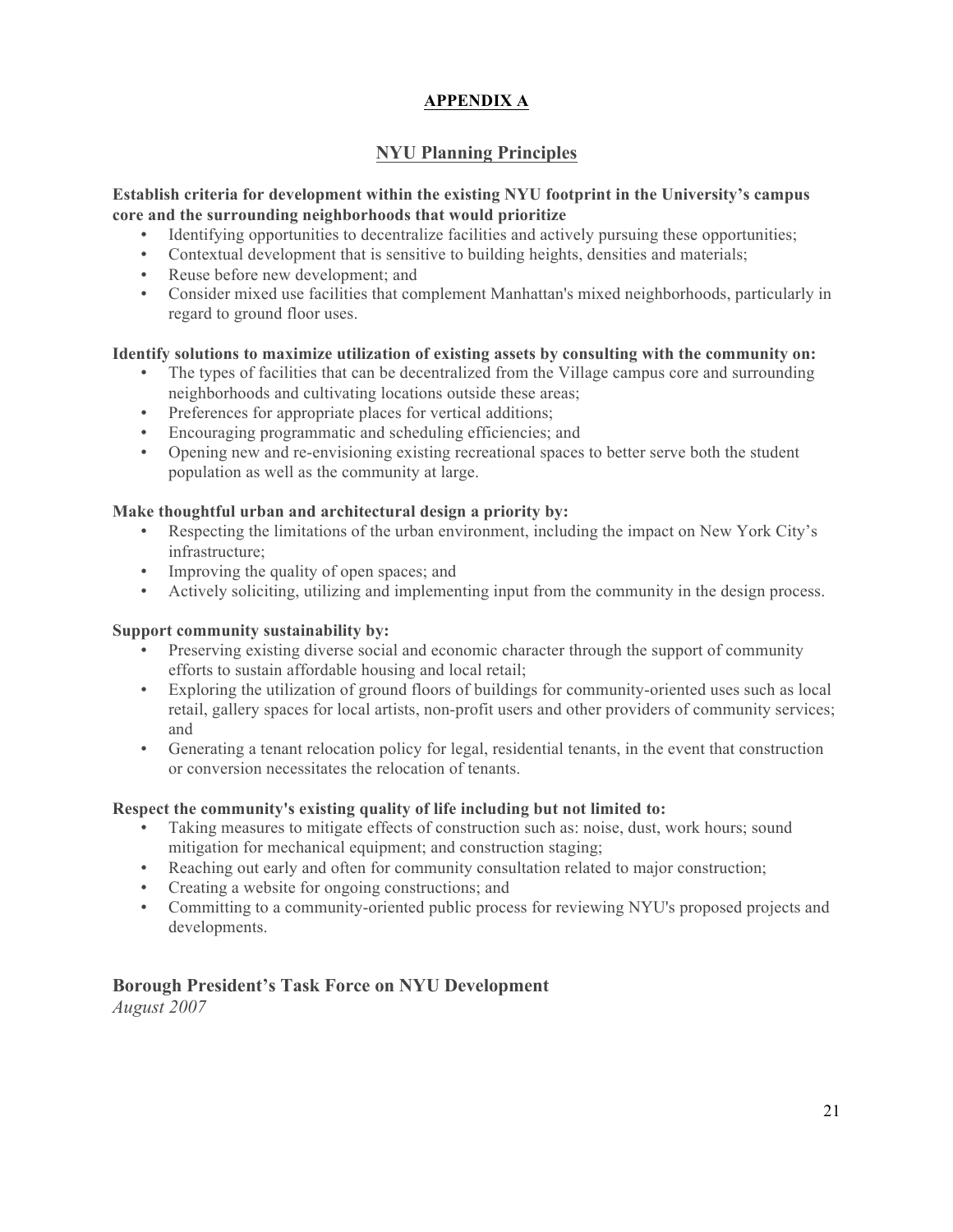# **APPENDIX B**

| Area | Name                                                    | <b>Estimated Acres</b> | <b>Treatment for Analysis</b>                                                                                                                                                                                                                                | Contribution to Public Open Space                                                                                                                                                                                                                                                                                                                                                                                                             |
|------|---------------------------------------------------------|------------------------|--------------------------------------------------------------------------------------------------------------------------------------------------------------------------------------------------------------------------------------------------------------|-----------------------------------------------------------------------------------------------------------------------------------------------------------------------------------------------------------------------------------------------------------------------------------------------------------------------------------------------------------------------------------------------------------------------------------------------|
| Α    | LaGuardia<br>Landscape                                  | 0.36                   | Not a publicly accessible open<br>space because it does not provide<br>usable creational areas.                                                                                                                                                              | While officially a part of LaGuardia Place street bed,<br>this area functions as a park-like open space with<br>extensive ground plantings and mature trees, and<br>includes an important historic monument. It is use                                                                                                                                                                                                                        |
| С    | Sasaki Garden                                           | 1.34                   | Private open space; and as such<br>will be considered in qualitative<br>analysis.                                                                                                                                                                            | and design are not unlike many public parks.<br>This is a publicly accessible open space. Gates, not<br>part of the original design, are kept unlocked during<br>the day, and there are no signs restricting access.<br>The area functions as an expansive seating area<br>with attractive plantings and seating.                                                                                                                             |
| D    | "Key Park"                                              | 0.53                   | Private open space considered in<br>qualitative analysis.                                                                                                                                                                                                    | This is a very popular children's playground. While<br>not fully publicly accessible, keys are provided to<br>residents in a catchment area similar to the typical<br>service area of similar public playgrounds,<br>extending from Grand St. to 8 <sup>th</sup> St. and from the<br>Bowery to 6 <sup>th</sup> Avenue. Note that the DEIS<br>incorrectly states there are signs restricting access<br>to Washington Square Village residents. |
| M    | LaGuardia<br><b>Corner Gardens</b>                      | 0.15                   | Private open space (not publicly<br>accessible open space due to<br>limited hours of public<br>accessibility.) Will be considered in<br>qualitative analysis.                                                                                                | This is an active community garden, registered with<br>GreenThumb, and allowing regular public access. It<br>is typical of many similar spaces on public and<br>private land, part of a citywide, publicly supported<br>program providing important community resources<br>with green space, bio-diversity, and residential<br>well-being. It is a designated Backyard Wildlife<br>Habitat and Monarch Waystation.                            |
| 0    | <b>Silver Towers</b><br>Oak Grove                       | $0.36**$               | Not an open space; does not<br>provide usable recreational areas.<br>This area will not be considered in<br>the assessment.                                                                                                                                  | This is a significant formal stand of mature trees<br>with accessible space that is used for passive<br>recreation. While gated on two sides, it is<br>accessible and includes a long seating wall.                                                                                                                                                                                                                                           |
| P    | Area at east side<br>of University<br>Village           | 0.23                   | Not an open space due to limited<br>access and lack of recreational<br>amenities. This area will not be<br>considered in the assessment.                                                                                                                     | This area includes a lawn that is used by children to<br>play ball informally. It is not fenced and there are<br>no signs restricting access.                                                                                                                                                                                                                                                                                                 |
| Q    | Center area of<br>University<br>Village.                | $0.21**$               | Not an open space; does not<br>provide usable recreation areas<br>and access is restricted. This area<br>will not be considered in the<br>assessment.                                                                                                        | This is a formal park-like area with an important<br>public sculpture. It has no fence and is frequently<br>used for seating and as a play area for young<br>children.                                                                                                                                                                                                                                                                        |
| R    | Time Landscape                                          | $0.19**$               | As per CEQR Technical Manual<br>guidelines, Greenstreets are not<br>considered publicly accessible<br>open spaces. Area does not<br>provide usable recreational areas<br>and access is restricted. This area<br>will not be considered in the<br>assessment. | This area was created as a natural area featuring<br>native species. It is maintained by LaGuardia<br>Corner Gardens. This public function of this area is<br>typical of other areas of public parkland that<br>prohibit public access, such as Sullivan Square<br>Viewing Garden or the Central Park Bird Sanctuary.                                                                                                                         |
| U    | <b>Silver Towers</b><br>Seating                         | 0.06                   | Private open space; considered in<br>qualitative assessment.                                                                                                                                                                                                 | This is a seating area that is publicly accessible with<br>no fence.                                                                                                                                                                                                                                                                                                                                                                          |
| V    | Silver Tower<br>Playground                              | 0.06                   | Private open space; considered in<br>qualitative assessment.                                                                                                                                                                                                 | Access to this playground is with the same key as<br>for the "Key Park" noted above.                                                                                                                                                                                                                                                                                                                                                          |
| X    | Mercer-Houston<br>Dog Run                               | 0.07                   | Private open space due to limited<br>public access; considered in<br>qualitative assessment.                                                                                                                                                                 | Public access to this dog run is available through a<br>waiting list by the group that maintains the area.<br>Similar arrangements are made in other public<br>parklands such as the Bowling Green in Central<br>Park.                                                                                                                                                                                                                        |
| Υ    | Coles<br>Gymnasium<br>rooftop public<br>recreation area | 0.16                   | Private open space due to limited<br>public accessibility; considered in<br>qualitative assessment.                                                                                                                                                          | Per requirements of conditions of amendment to<br>the Urban Renewal Plan, this area of the roof was<br>dedicated for public use, but NYU has failed to<br>maintain it for this purpose.                                                                                                                                                                                                                                                       |
|      | <b>TOTAL</b>                                            | 3.72                   |                                                                                                                                                                                                                                                              |                                                                                                                                                                                                                                                                                                                                                                                                                                               |